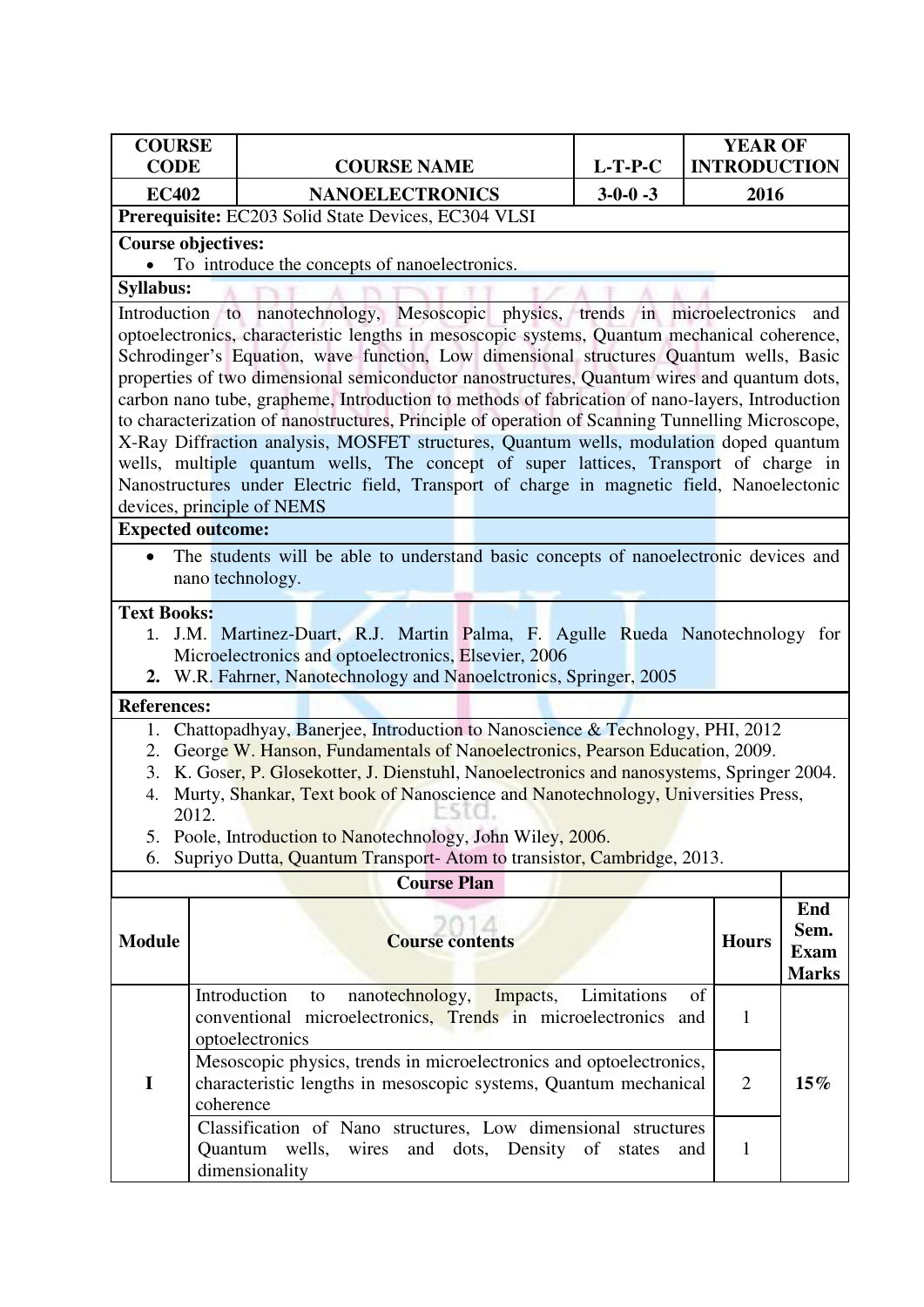|              | Basic properties of two dimensional semiconductor nanostructures,<br>square quantum wells of finite depth, parabolic and triangular<br>quantum wells,                         | $\overline{2}$ |        |
|--------------|-------------------------------------------------------------------------------------------------------------------------------------------------------------------------------|----------------|--------|
|              | Quantum wires and quantum dots, carbon nano tube, graphene                                                                                                                    | $\mathbf{1}$   |        |
|              | Introduction to methods of fabrication of nano-layers, different<br>approaches, physical vapour deposition, chemical vapour deposition                                        | $\overline{2}$ |        |
| $\mathbf{I}$ | Molecular Beam Epitaxy, Ion Implantation, Formation of Silicon<br>Dioxide- dry and wet oxidation methods.                                                                     | $\overline{2}$ | $15\%$ |
|              | Fabrication of nano particle-grinding with iron balls, laser ablation,<br>reduction methods, sol gel, self assembly, precipitation of quantum<br>dots.                        | $\overline{2}$ |        |
|              | <b>FIRST INTERNAL EXAM</b>                                                                                                                                                    |                |        |
|              | Introduction to characterization of nanostructures, tools used for of<br>nano materials characterization, microscope-optical, electron, and<br>electron microscope.           | $\overline{2}$ |        |
| III          | Principle of operation of Scanning Tunnelling Microscope, Atomic<br>Force Microscope, Scanning Electron microscope, Specimen<br>interaction. Transmission Electron Microscope | $\overline{2}$ | 15%    |
|              | X-Ray Diffraction analysis, PL & UV Spectroscopy, Particle size<br>analyser.                                                                                                  | $\overline{2}$ |        |
|              | Two dimensional electronic system, two dimensional behaviour,<br><b>MOSFET</b> structures, Heterojunctions                                                                    | $\overline{2}$ |        |
| IV           | Quantum wells, modulation doped quantum wells,<br>multiple<br>quantum wells                                                                                                   | $\overline{2}$ | $15\%$ |
|              | The concept of super lattices Kronig - Penney model of super<br>lattice.                                                                                                      | $\overline{2}$ |        |
|              |                                                                                                                                                                               |                |        |
|              | Transport of charge in Nanostructures under Electric field - parallel<br>transport, hot electrons, perpendicular transport.                                                   | $\overline{2}$ |        |
| $\mathbf V$  | Quantum transport in nanostructures, Coulomb blockade                                                                                                                         | $\overline{2}$ | $20\%$ |
|              | Transport of charge in magnetic field - Effect of magnetic field on a<br>crystal. Aharonov-Bohm effect, the Shubnikov-de Hass effect, the<br>quantum Hall effect.             | 3              |        |
|              | Nanoelectonic devices-MODFETS, heterojunction bipolar<br>transistors                                                                                                          | 1              |        |
|              | Resonant tunnel effect, RTD, RTT, Hot electron transistors                                                                                                                    | $\overline{2}$ |        |
| VI           | Coulomb blockade effect and single electron transistor, CNT<br>transistors                                                                                                    | $\overline{2}$ | 20%    |
|              | Heterostructure semiconductor laser                                                                                                                                           | 1              |        |
|              | Quantum well laser, quantum dot LED, quantum dot laser                                                                                                                        | $\overline{2}$ |        |
|              | Quantum well optical modulator, quantum well sub band photo<br>detectors, principle of NEMS.                                                                                  | $\overline{2}$ |        |
|              | <b>END SEMESTER EXAM</b>                                                                                                                                                      |                |        |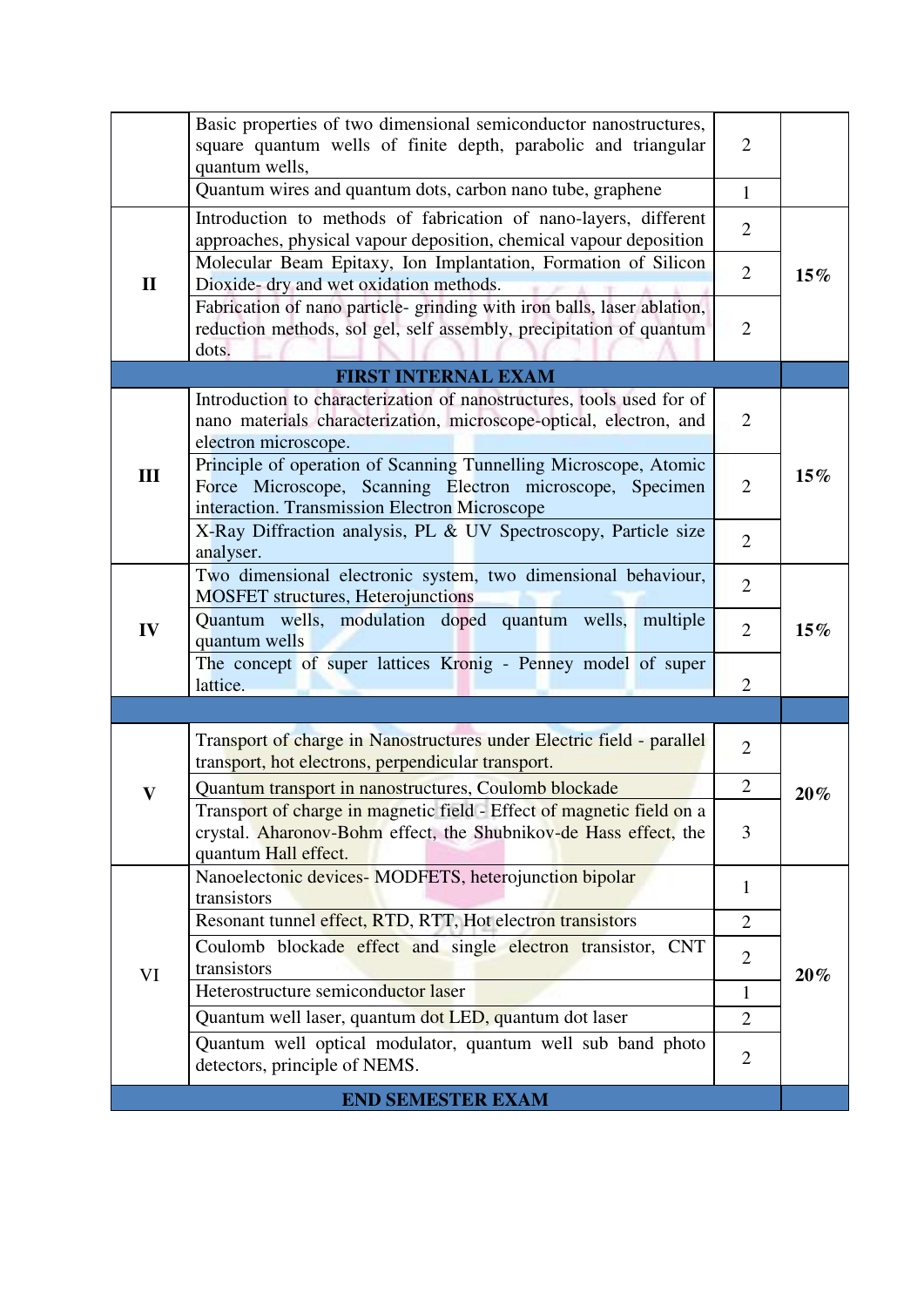The question paper shall consist of three parts. Part A covers modules I and II, Part B covers modules III and IV, and Part C covers modules V and VI. Each part has three questions uniformly covering the two modules and each question can have maximum four subdivisions. In each part, any two questions are to be answered. Mark patterns are as per the syllabus with 70% for theory and 30% for logical/numerical problems, derivation and proof.

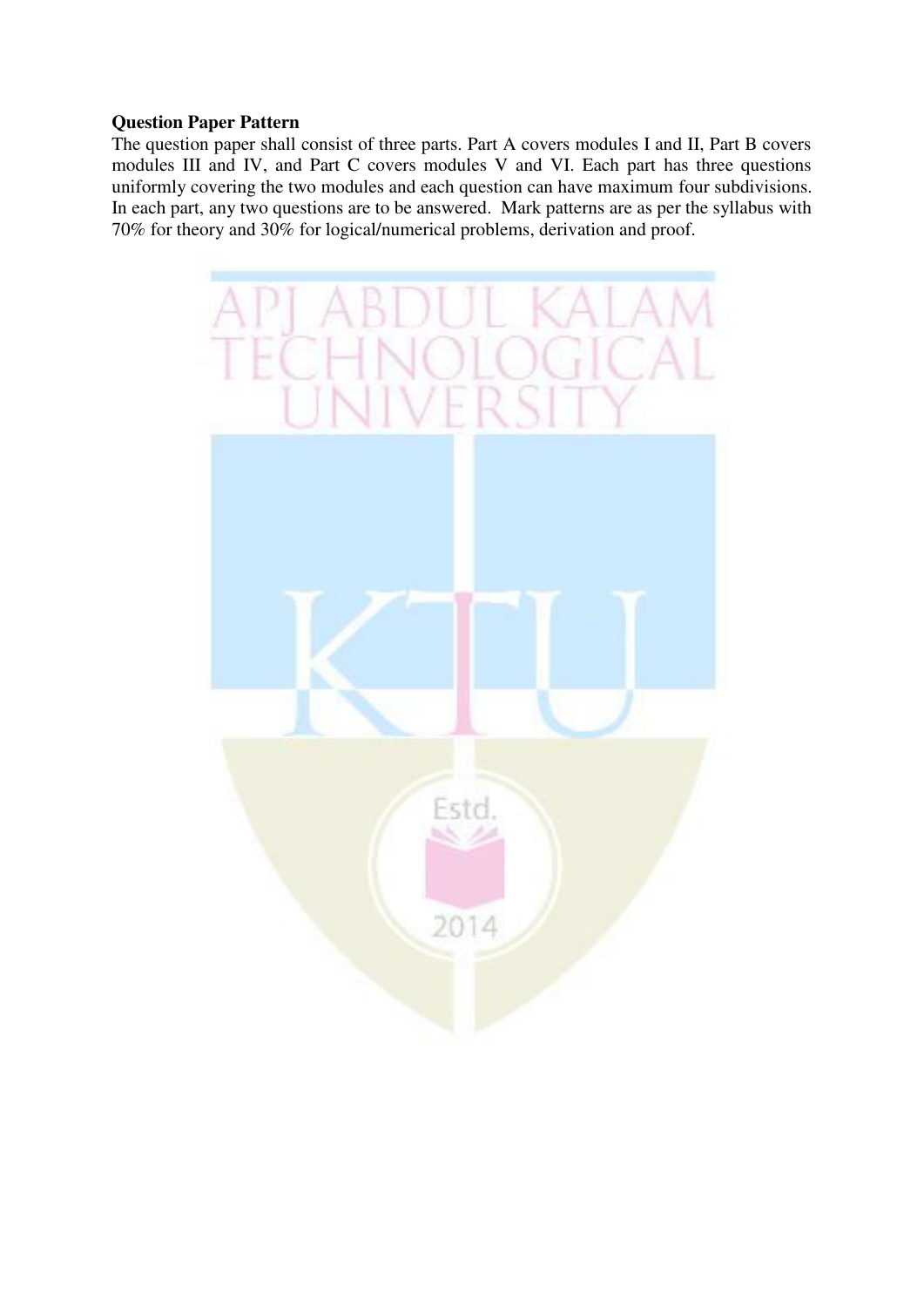| <b>COURSE</b><br><b>CODE</b>                                        | <b>COURSE NAME</b>                                                                                                                                                 | <b>L-T-P-</b><br>$\mathbf C$ | <b>YEAR OF</b><br><b>INTRODUCTION</b> |              |
|---------------------------------------------------------------------|--------------------------------------------------------------------------------------------------------------------------------------------------------------------|------------------------------|---------------------------------------|--------------|
| <b>EC404</b>                                                        | ADVANCED COMMUNICATION SYSTEMS                                                                                                                                     | $3-0-0-3$                    | 2016                                  |              |
|                                                                     | <b>Prerequisite:</b> EC302 Digital Communication, EC403 Microwave & Radar Engineering                                                                              |                              |                                       |              |
|                                                                     | <b>Course objectives:</b>                                                                                                                                          |                              |                                       |              |
|                                                                     | To impart the basic concepts of various communication system.                                                                                                      |                              |                                       |              |
| <b>Syllabus:</b>                                                    |                                                                                                                                                                    |                              |                                       |              |
|                                                                     | Microwave Radio Communications, Diversity, protection switching arrangements, Digital TV,                                                                          |                              |                                       |              |
|                                                                     | Satellite communication systems, Satellite sub systems, Evolution of mobile radio communications,                                                                  |                              |                                       |              |
|                                                                     | Introduction to Modern Wireless Communication Systems, wireless networks, Over view of WIMAX                                                                       |                              |                                       |              |
|                                                                     | technologies, Cellular concept, Wireless propagation mechanism, Introduction to Multiple Access                                                                    |                              |                                       |              |
|                                                                     | GSM system architecture, Introduction to new data services                                                                                                         |                              |                                       |              |
|                                                                     | <b>Expected outcome:</b>                                                                                                                                           |                              |                                       |              |
|                                                                     | The students will be able to understand the basics and technology of advanced communication                                                                        |                              |                                       |              |
| system                                                              |                                                                                                                                                                    |                              |                                       |              |
| <b>Text Books:</b>                                                  |                                                                                                                                                                    |                              |                                       |              |
|                                                                     | 1. Dennis Roody, Satellite communication, 4/e, McGraw Hill, 2006.<br>2. Herve Benoit, Digital Television Satellite, Cable, Terrestrial, IPTV, Mobile TV in the DVB |                              |                                       |              |
|                                                                     | Framework, 3/e, Focal Press, Elsevier, 2008                                                                                                                        |                              |                                       |              |
| <b>3.</b>                                                           | Simon Haykin, Michael Mohar, Modern wireless communication, Pearson Education, 2008                                                                                |                              |                                       |              |
| 4.                                                                  | Theodore S. Rappaport: Wireless communication principles and practice, 2/e, Pearson                                                                                |                              |                                       |              |
|                                                                     | Education, 1990                                                                                                                                                    |                              |                                       |              |
| <b>References:</b>                                                  |                                                                                                                                                                    |                              |                                       |              |
| 1.                                                                  | Jochen Schiller, Mobile Communications, Pearson, 2008.                                                                                                             |                              |                                       |              |
| 2.                                                                  | Mishra, Wireless communications and Networks, McGraw Hill, 2/e, 2013.                                                                                              |                              |                                       |              |
| 3.                                                                  | Nathan, Wirelesscommunications, PHI, 2012.                                                                                                                         |                              |                                       |              |
| 4.                                                                  | Singal, Wireless communications, Mc Graw Hill, 2010.                                                                                                               |                              |                                       |              |
| 5.<br>6.                                                            | Tomasi, Advanced Electronic Communication Systems, 6/e, Pearson, 2015.<br>W.C.Y.Lee, Mobile Cellular Telecommunication, McGraw Hill, 2010.                         |                              |                                       |              |
|                                                                     | <b>Course Plan</b>                                                                                                                                                 |                              |                                       |              |
|                                                                     | 29 U.S.                                                                                                                                                            |                              |                                       | End          |
|                                                                     |                                                                                                                                                                    |                              |                                       | Sem.         |
| <b>Module</b>                                                       | <b>Course content (42hrs)</b>                                                                                                                                      |                              | <b>Hours</b>                          | <b>Exam</b>  |
|                                                                     |                                                                                                                                                                    |                              |                                       | <b>Marks</b> |
|                                                                     | Microwave Radio Communications : Introduction, Advantages and                                                                                                      |                              |                                       |              |
|                                                                     | Disadvantages, Analog vs digital microwave, frequency vs amplitude                                                                                                 |                              | $\mathbf{1}$                          |              |
|                                                                     | modulation                                                                                                                                                         |                              |                                       |              |
| $\mathbf I$                                                         | Frequency modulated microwave radio system, FM microwave radio                                                                                                     |                              | $\mathbf{1}$                          | $15\%$       |
|                                                                     | repeaters<br>Diversity, protection switching arrangements, FM microwave radio                                                                                      |                              |                                       |              |
|                                                                     | stations, microwave repeater station, line of sight path characteristics                                                                                           |                              | $\overline{2}$                        |              |
|                                                                     | Digital TV: Digitized Video, Source coding of Digitized Video,                                                                                                     |                              |                                       |              |
|                                                                     | Compression of Frames, DCT based (JPED), Compression of Moving                                                                                                     |                              |                                       |              |
| 4<br>Pictures (MPEG). Basic blocks of MPEG2 and MPE4, Digital Video |                                                                                                                                                                    |                              |                                       |              |
|                                                                     |                                                                                                                                                                    |                              |                                       | $15\%$       |
| $\mathbf{I}$                                                        | Broadcasting (DVB)<br>Modulation: QAM (DVB-S, DVB-C), OFDM for Terrestrial Digital TV                                                                              |                              |                                       |              |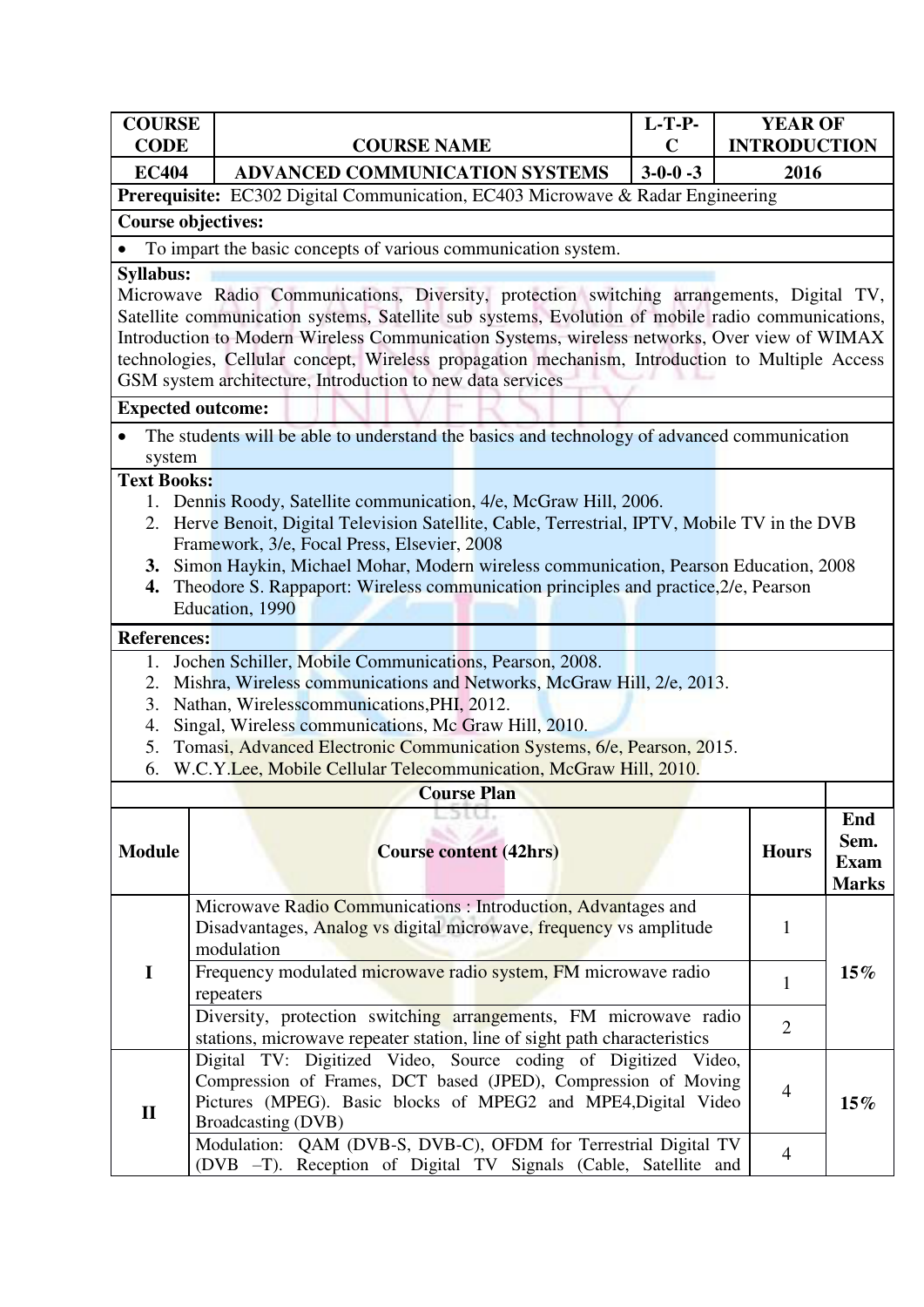|              | terrestrial). Digital TV over IP, Digital terrestrial TV for mobile                                                                                                                                                                                                                                                                                   |                |        |
|--------------|-------------------------------------------------------------------------------------------------------------------------------------------------------------------------------------------------------------------------------------------------------------------------------------------------------------------------------------------------------|----------------|--------|
|              | Display Technologies: basic working of Plasma, LCD and LED Displays                                                                                                                                                                                                                                                                                   | $\overline{2}$ |        |
|              | <b>FIRST INTERNAL EXAM</b>                                                                                                                                                                                                                                                                                                                            |                |        |
|              | Satellite Communication systems, introduction, Kepler's laws, orbits,<br>orbital effects, orbital perturbations                                                                                                                                                                                                                                       | $\overline{2}$ |        |
| III          | Satellite sub systems, Antennas, Transponders, earth station technology,<br>Link calculation,                                                                                                                                                                                                                                                         | $\overline{2}$ | 15%    |
|              | Satellite systems- GEO systems, non-GEO communication systems,<br>Satellite Applications- Global Positioning System, Very Small Aperture<br>Terminal system, Direct to Home Satellite Systems                                                                                                                                                         | 3              |        |
|              | Evolution of mobile radio communications, paging systems, Cordless<br>telephone systems, comparison of various wireless systems                                                                                                                                                                                                                       | $\overline{2}$ |        |
| IV           | Introduction to Modern Wireless Communication Systems, Second<br>generation cellular networks, third generation wireless networks, fourth<br>generation wireless technologies                                                                                                                                                                         | $\mathbf{1}$   | $15\%$ |
|              | Wireless in local loop, wireless local area networks, Blue tooth and<br>Personal Area networks, Over view of WIMAX Technologies, architecture,<br>spectrum allocation                                                                                                                                                                                 | $\overline{2}$ |        |
|              |                                                                                                                                                                                                                                                                                                                                                       |                |        |
| $\mathbf{V}$ | Cellular concept, hand off strategies, Interference and system capacity: Cell<br>splitting, Sectoring, Repeaters, and Microcells.<br>Cellular System Design Fundamentals: Frequency Reuse, channel<br>assignment strategies, handoff Strategies, Interference and system capacity,<br>tracking and grade off service, improving coverage and capacity | 3              | $20\%$ |
|              | Wireless propagation mechanism, free space propagation model, ground<br>reflection model, knife edge diffraction model, path loss prediction in hilly<br>terrain, introduction to fading and diversity techniques, Introduction to<br>MIMO system                                                                                                     | 3              |        |
|              | Introduction to Multiple Access, FDMA, TDMA, Spread Spectrum multiple<br>Access, space division multiple access, CDMA, OFDM                                                                                                                                                                                                                           | $\overline{2}$ |        |
|              | Wireless Networking, Difference between wireless and fixed telephone<br>networks, development of wireless networks, fixed network transmission<br>hierarchy, traffic routing in wireless networks, wireless data services,<br>Wireless standards,                                                                                                     | $\overline{2}$ |        |
| VI           | GSM system architecture, radio link aspects, network aspects                                                                                                                                                                                                                                                                                          | $\mathbf{1}$   | $20\%$ |
|              | Introduction to new data services like High Speed Circuit Switched Data<br>(HSCSD), General Packet Radio Service (GPRS), Digital Enhanced<br>Cordless Telecommunications (DECT), Enhanced Data Rate for Global<br>Evolution (EDGE), Ultra wideband systems (UWB), Push To Talk (PTT)<br>technology, Mobile IP                                         | 5              |        |
|              | <b>END SEMESTER EXAM</b>                                                                                                                                                                                                                                                                                                                              |                |        |

The question paper shall consist of three parts. Part A covers modules I and II, Part B covers modules III and IV, and Part C covers modules V and VI. Each part has three questions uniformly covering the two modules and each question can have maximum four subdivisions. In each part, any two questions are to be answered. Mark patterns are as per the syllabus with 60% for theory and 40% for logical/numerical problems, derivation and proof.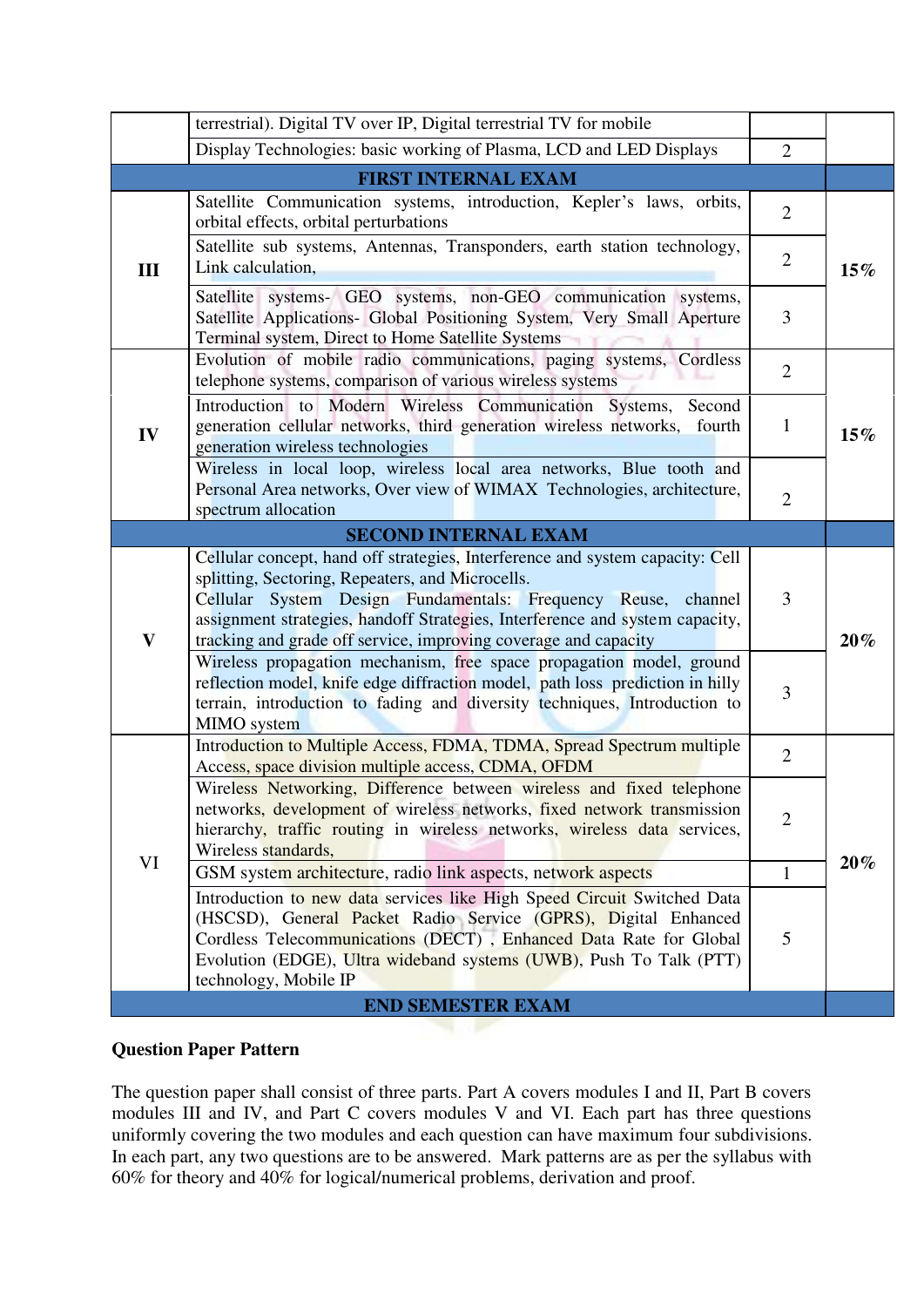| <b>COURSE</b>                                     |                             |           | <b>YEAR OF</b>      |  |
|---------------------------------------------------|-----------------------------|-----------|---------------------|--|
| <b>CODE</b>                                       | <b>COURSE NAME</b>          | $L-T-P-C$ | <b>INTRODUCTION</b> |  |
|                                                   | <b>MIXED SIGNAL CIRCUIT</b> |           |                     |  |
| <b>EC462</b>                                      | <b>DESIGN</b>               | $3-0-0-3$ | 2016                |  |
| Prerequisite: EC 304 VLSI, EC308 Embedded Systems |                             |           |                     |  |

## **Course objectives:**

To give the knowledge about various analog and digital CMOS circuits

To impart the skill in analysis and design of analog and digital CMOS circuits.

#### **Syllabus:**

CMOS Amplifiers**:** CS,CG,CD stages, Cascoded stages, Folded cascode Amplifier, MOS Current Mirror, MOSFET cascode current mirror, Differential Amplifiers, MOS telescopic cascode amplifier,CMOS OP AMPS, Design of classical Two Stage OP AMP, Comparator, Band gap References, Phase Locked Loop, Dynamic analog circuits, Data Converters, Switched Capacitor Circuits, Data Converters- Specifications, DAC, ADC Architecture

#### **Expected outcome:**

The students will be able to design and analyse various analog and digital CMOS circuits.

#### **Text Books:**

- **1.** Phillip E. Allen, Douglas R. Holbery, CMOS Analog Circuit Design, Oxford, 2004.
- **2.** Razavi B., Fundamentals of Microelectronics, Wiley student Edition2014.

#### **References:**

- 1. Baker, Li, Boyce, CMOS: Circuits Design, Layout and Simulation, Prentice Hall India, 2000
- 2. Razavi B., Design of Analog CMOS Integrated Circuits, Mc Graw Hill, 2001.

|               | <b>Course Plan</b>                                                                                                                                                                                                                      |                          |                                            |  |  |
|---------------|-----------------------------------------------------------------------------------------------------------------------------------------------------------------------------------------------------------------------------------------|--------------------------|--------------------------------------------|--|--|
| <b>Module</b> | <b>Course contents</b>                                                                                                                                                                                                                  | <b>Hours</b>             | End<br>Sem.<br><b>Exam</b><br><b>Marks</b> |  |  |
| I             | <b>CMOS Amplifiers-</b> Common Source with diode connected<br>loads and current source load, CS stage with source degeneration,<br>CG stage and Source Follower (Only Voltage Gain and Output<br>impedance of circuits)                 | $\overline{4}$<br>$15\%$ |                                            |  |  |
|               | <b>Cascoded stages - Cascoded amplifier, Cascoded amplifier with</b><br>cascoded loads, Folded cascode Amplifier                                                                                                                        | $\overline{4}$           |                                            |  |  |
|               | <b>MOS Current Mirror-Basic circuit, PMOS and NMOS current</b><br>mirrors<br>Current mirror copying circuits, MOSFET cascode current mirror<br>circuits                                                                                 |                          | $15\%$                                     |  |  |
| $\mathbf{I}$  | Differential Amplifiers-Differential Amplifier with<br><b>MOS</b><br>current source Load, with cascaded load and with current mirror<br>load, MOS telescopic cascode amplifier. (Only Voltage Gain and<br>Output impedance of circuits) | 4                        |                                            |  |  |
|               | <b>FIRST INTERNAL EXAM</b>                                                                                                                                                                                                              |                          |                                            |  |  |
| III           | <b>CMOS OP AMPS-</b> Two Stage Operational Amplifiers -<br>Frequency compensation of OPAMPS - miller compensation,                                                                                                                      | 3                        | $15\%$                                     |  |  |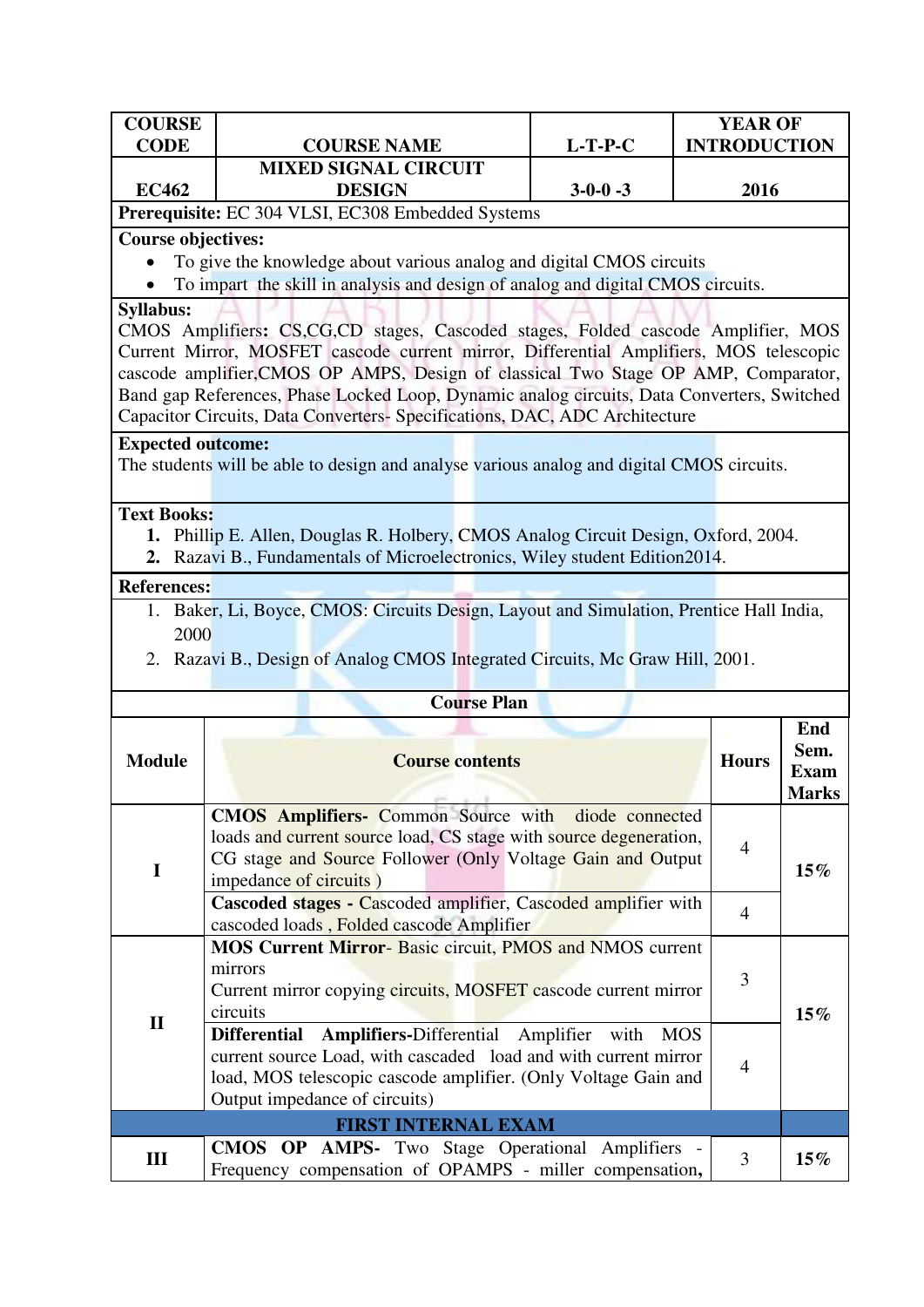|                          | Design of classical Two Stage OP AMP                                                                                                                           |                |        |  |
|--------------------------|----------------------------------------------------------------------------------------------------------------------------------------------------------------|----------------|--------|--|
|                          | <b>Comparator-</b> Characterization of a comparator-static<br>and<br>dynamic, A Two stage open loop comparator (analysis not<br>required)                      |                |        |  |
| IV                       | Band gap References- Supply Independent Biasing,<br>Temperature independent references -band gap reference                                                     | 5              | $15\%$ |  |
|                          | <b>Phase Locked Loop – Simple PLL, Basic PLL Topology,</b><br>Charge Pump PLL, Basic Charge Pump PLL                                                           | 3              |        |  |
|                          | <b>SECOND INTERNAL EXAM</b>                                                                                                                                    |                |        |  |
| $\overline{\mathbf{V}}$  | <b>Dynamic analog circuits</b> – charge injection and capacitive feed<br>through in MOS switch, Reduction technique                                            | 3              | $20\%$ |  |
|                          | <b>Switched Capacitor Circuits-</b> sample and hold circuits,<br>Switched Capacitor Integrator, Ladder filters                                                 | 3              |        |  |
| VI                       | <b>Data Converters-</b><br>DAC Specifications-DNL, INL, latency, SNR, Dynamic Range<br>ADC Specifications-Quantization error, Aliasing, SNR, Aperture<br>error | $\overline{4}$ | $20\%$ |  |
|                          | <b>DAC Architecture - Resistor String, Charge Scaling and</b><br>Pipeline types.<br><b>ADC Architecture-</b> Flash and Pipe line types                         | 3              |        |  |
| <b>END SEMESTER EXAM</b> |                                                                                                                                                                |                |        |  |

The question paper shall consist of three parts. Part A covers modules I and II, Part B covers modules III and IV, and Part C covers modules V and VI. Each part has three questions uniformly covering the two modules and each question can have maximum four subdivisions. In each part, any two questions are to be answered. Mark patterns are as per the syllabus with 60% for theory and 40% for logical/numerical problems, derivation and proof.

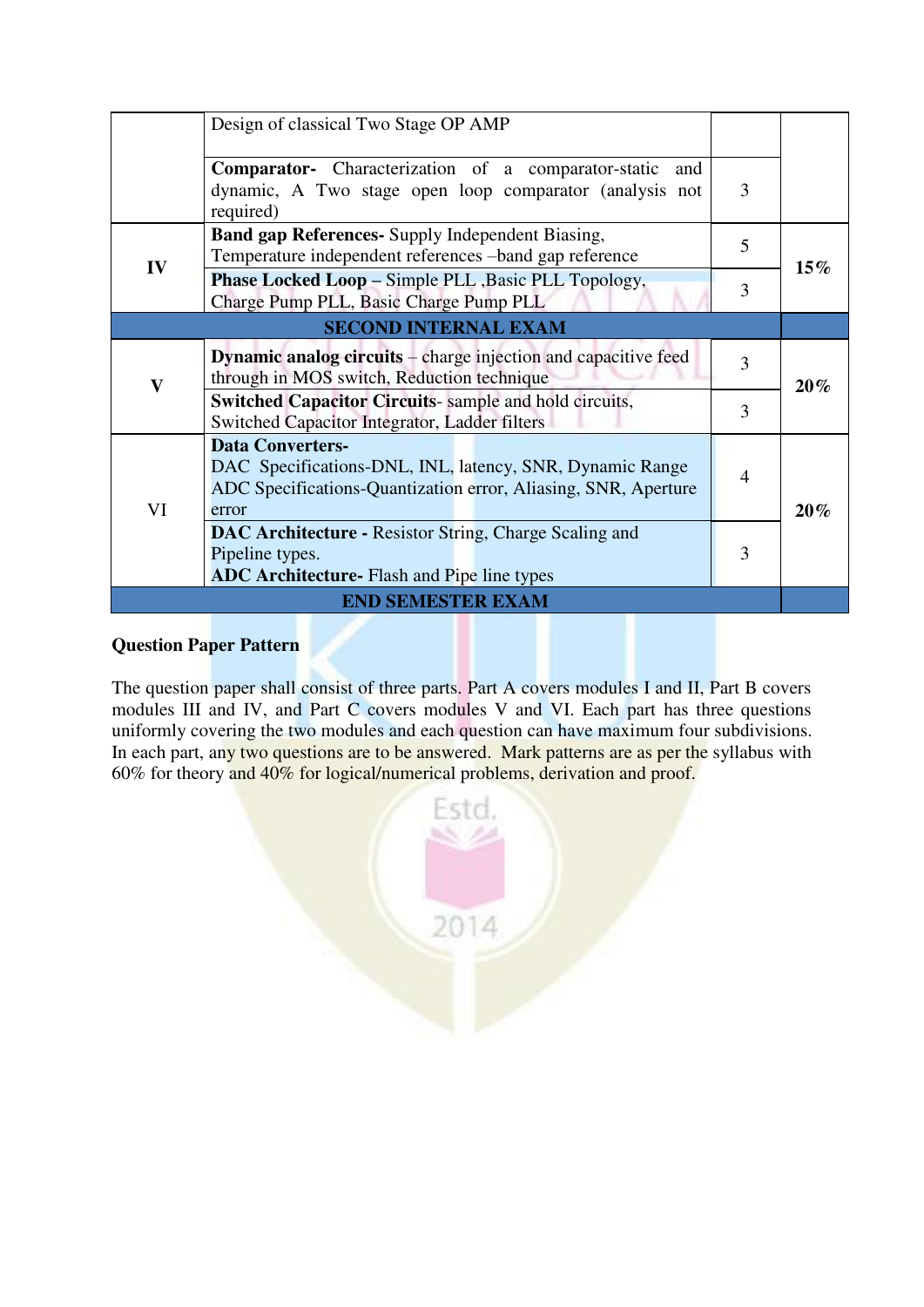| <b>COURSE</b><br><b>CODE</b>               |                                               | <b>COURSE NAME</b>                                                                                                                                                                                                                                                                                                                                               | $L-T-P-C$       | <b>YEAR OF</b><br><b>INTRODUCTION</b> |                                                   |
|--------------------------------------------|-----------------------------------------------|------------------------------------------------------------------------------------------------------------------------------------------------------------------------------------------------------------------------------------------------------------------------------------------------------------------------------------------------------------------|-----------------|---------------------------------------|---------------------------------------------------|
| <b>EC464</b>                               |                                               | <b>LOW POWER VLSI</b>                                                                                                                                                                                                                                                                                                                                            | $3 - 0 - 0 - 3$ | 2016                                  |                                                   |
|                                            |                                               | Prerequisite: EC 304 VLSI, EC308 Embedded Systems                                                                                                                                                                                                                                                                                                                |                 |                                       |                                                   |
| ٠                                          | <b>Course objectives:</b>                     | To identify the power dissipation mechanisms in various MOS logic styles<br>To familiarize suitable techniques to reduce power dissipation                                                                                                                                                                                                                       |                 |                                       |                                                   |
| <b>Syllabus:</b>                           |                                               | Physics of Power dissipation in MOSFET devices, Sources of power dissipation in CMOS,<br>Circuit techniques for leakage power reduction, Design and test of low voltage CMOS, Non<br>clocked circuit design style, Adiabatic switching.                                                                                                                          |                 |                                       |                                                   |
|                                            | <b>Expected outcome:</b>                      |                                                                                                                                                                                                                                                                                                                                                                  |                 |                                       |                                                   |
| i.<br>ii.<br>iii.<br>iv.<br>$\mathbf{v}$ . | The students will be able to:<br>technologies | Identify the sources of power dissipation in digital IC systems.<br>Understand the impact of power on system performance and reliability<br>Understand leakage sources and reduction techniques<br>Recognise advanced issues in VLSI systems, specific to the deep-submicron silicon<br>Identify the mechanisms of power dissipation in CMOS integrated circuits |                 |                                       |                                                   |
|                                            |                                               |                                                                                                                                                                                                                                                                                                                                                                  |                 |                                       |                                                   |
| <b>Text Books:</b><br>1.                   | 2000                                          | Gray Yeap, Practical low power digital VLSI design, Springer, 1998<br>2. Kaushik Roy, Sharat C Prasad, Low power CMOS VLSI circuit design, Wiley India,                                                                                                                                                                                                          |                 |                                       |                                                   |
| <b>References:</b><br>2.                   | Academic, 1995<br>Kluwer Academic, 1995       | 1. Abdellatif Bellaouar, Mohamed I Elmasry, Low power digital VLSI design, Kluwer<br>Anatha P Chandrakasan, Robert W Brodersen, Low power digital CMOS Design,                                                                                                                                                                                                   |                 |                                       |                                                   |
| 4.                                         | Hill, 2004                                    | 3. Christian Piguet, Low power CMOS circuits, Taylor & Francis, 2006<br>Kiat Seng Yeo, Kaushik Roy, Low voltage, low power VLSI sub systems, Tata McGraw<br>the control of the probability of the state of                                                                                                                                                       |                 |                                       |                                                   |
|                                            |                                               | <b>Course Plan</b>                                                                                                                                                                                                                                                                                                                                               |                 |                                       |                                                   |
| <b>Module</b>                              |                                               | <b>Course contents</b>                                                                                                                                                                                                                                                                                                                                           |                 | <b>Hours</b>                          | <b>End</b><br>Sem.<br><b>Exam</b><br><b>Marks</b> |
|                                            |                                               | <b>Physics of Power dissipation in MOSFET devices</b><br>MIS structure, Need for low power circuit design                                                                                                                                                                                                                                                        |                 | $\overline{2}$                        |                                                   |
|                                            |                                               | Threshold voltage, body effects,                                                                                                                                                                                                                                                                                                                                 |                 | $\mathbf{1}$                          |                                                   |
| $\mathbf I$                                |                                               | Short channel effects-surface scattering, punch through, velocity<br>saturation, impact ionization                                                                                                                                                                                                                                                               |                 | $\overline{2}$                        | $15\%$                                            |
|                                            | effects                                       | Hot electron effects, drain induced barrier lowering, narrow width                                                                                                                                                                                                                                                                                               |                 | $\overline{2}$                        |                                                   |
| $\mathbf{I}$                               | dissipation,                                  | Sources of power dissipation in CMOS-Switching power                                                                                                                                                                                                                                                                                                             |                 | $\overline{2}$                        | $15\%$                                            |
|                                            |                                               | Short circuit power dissipation, glitching power dissipation                                                                                                                                                                                                                                                                                                     |                 | $\overline{2}$                        |                                                   |
|                                            |                                               | Leakage power dissipation, Transistor leakage mechanisms of                                                                                                                                                                                                                                                                                                      |                 | 3                                     |                                                   |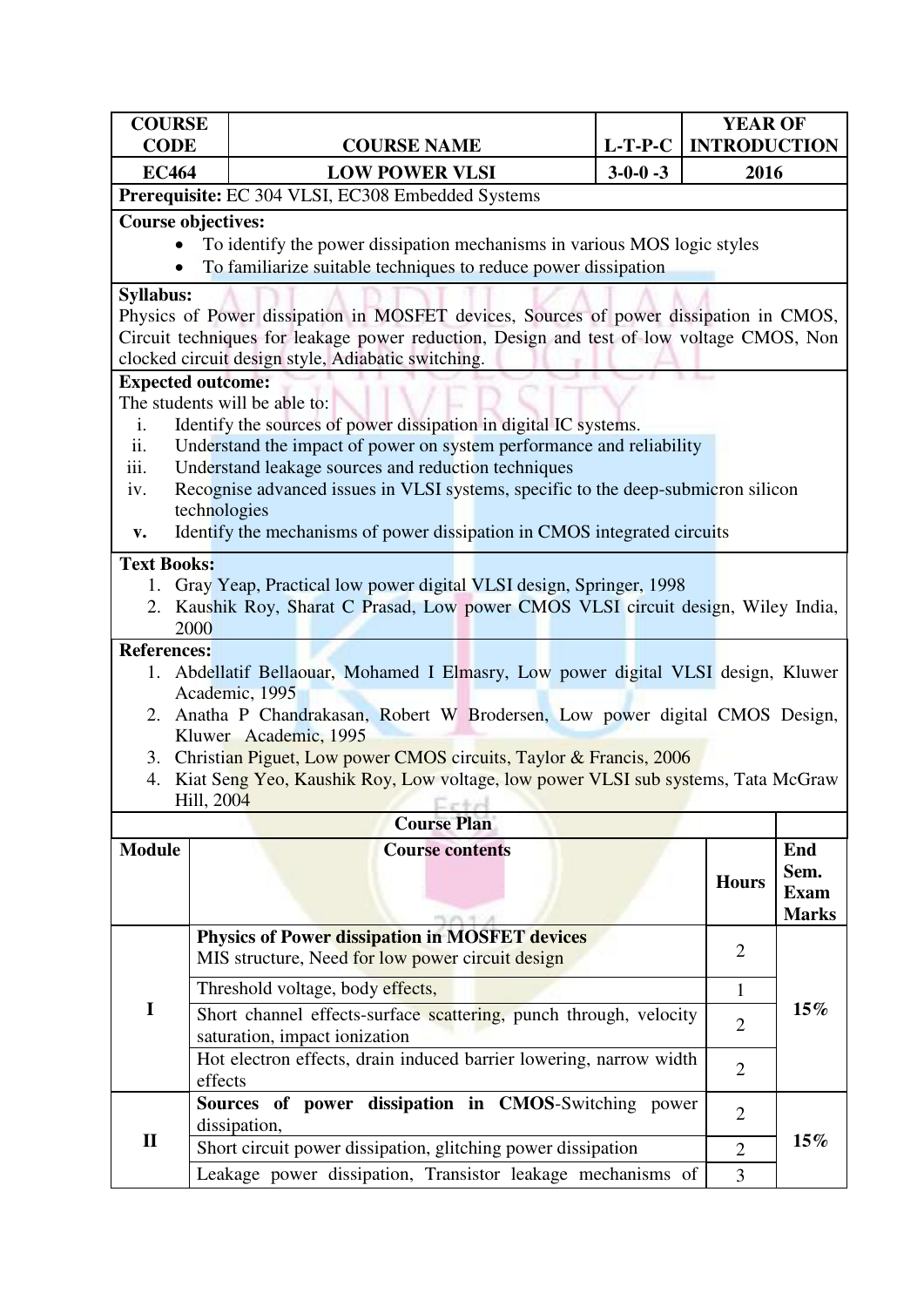|     | deep submicron transistors                                                                               |                |        |  |
|-----|----------------------------------------------------------------------------------------------------------|----------------|--------|--|
|     | <b>FIRST INTERNAL EXAM</b>                                                                               |                |        |  |
|     | Circuit techniques for leakage power reduction $-$ standby<br>leakage control using transistor stacks    | $\overline{2}$ |        |  |
|     | multiple $V_{th}$ techniques, Dynamic $V_{th}$ techniques                                                | $\overline{2}$ |        |  |
| III | supply voltage scaling techniques, Deep submicron devices design<br>issues                               | $\overline{2}$ | 15%    |  |
|     | Minimizing short channel effect                                                                          | $\overline{2}$ |        |  |
|     | <b>Design and test of low voltage CMOS</b> – Circuit design style-<br>clocked design style-Basic concept | $\overline{2}$ |        |  |
| IV  | Domino logic (domino NAND gate)                                                                          | 1              | $15\%$ |  |
|     | Differential Current Switch Logic.                                                                       | $\overline{2}$ |        |  |
|     | <b>SECOND INTERNAL EXAM</b>                                                                              |                |        |  |
|     | Non clocked circuit design style-fully complementary logic                                               | $\overline{2}$ |        |  |
| V   | NMOS and pseudo -NMOS logic                                                                              | $\overline{2}$ | 20%    |  |
|     | differential cascade voltage switch logic(DCVS),                                                         | $\overline{2}$ |        |  |
|     | pass transistor logic                                                                                    | $\overline{2}$ |        |  |
|     | Adiabatic switching - Adiabatic charging, adiabatic amplification                                        | $\overline{2}$ |        |  |
| VI  | One stage and two stage adiabatic buffer                                                                 | $\overline{2}$ | 20%    |  |
|     | fully adiabatic system                                                                                   | 1              |        |  |
|     | Adiabatic logic gates, pulsed power supplies                                                             | $\overline{2}$ |        |  |
|     | <b>END SEMESTER EXAM</b>                                                                                 |                |        |  |

The question paper shall consist of three parts. Part A covers modules I and II, Part B covers modules III and IV, and Part C covers modules V and VI. Each part has three questions uniformly covering the two modules and each question can have maximum four subdivisions. In each part, any two questions are to be answered. Mark patterns are as per the syllabus with 60% for theory and 40% for logical/numerical problems, derivation and proof.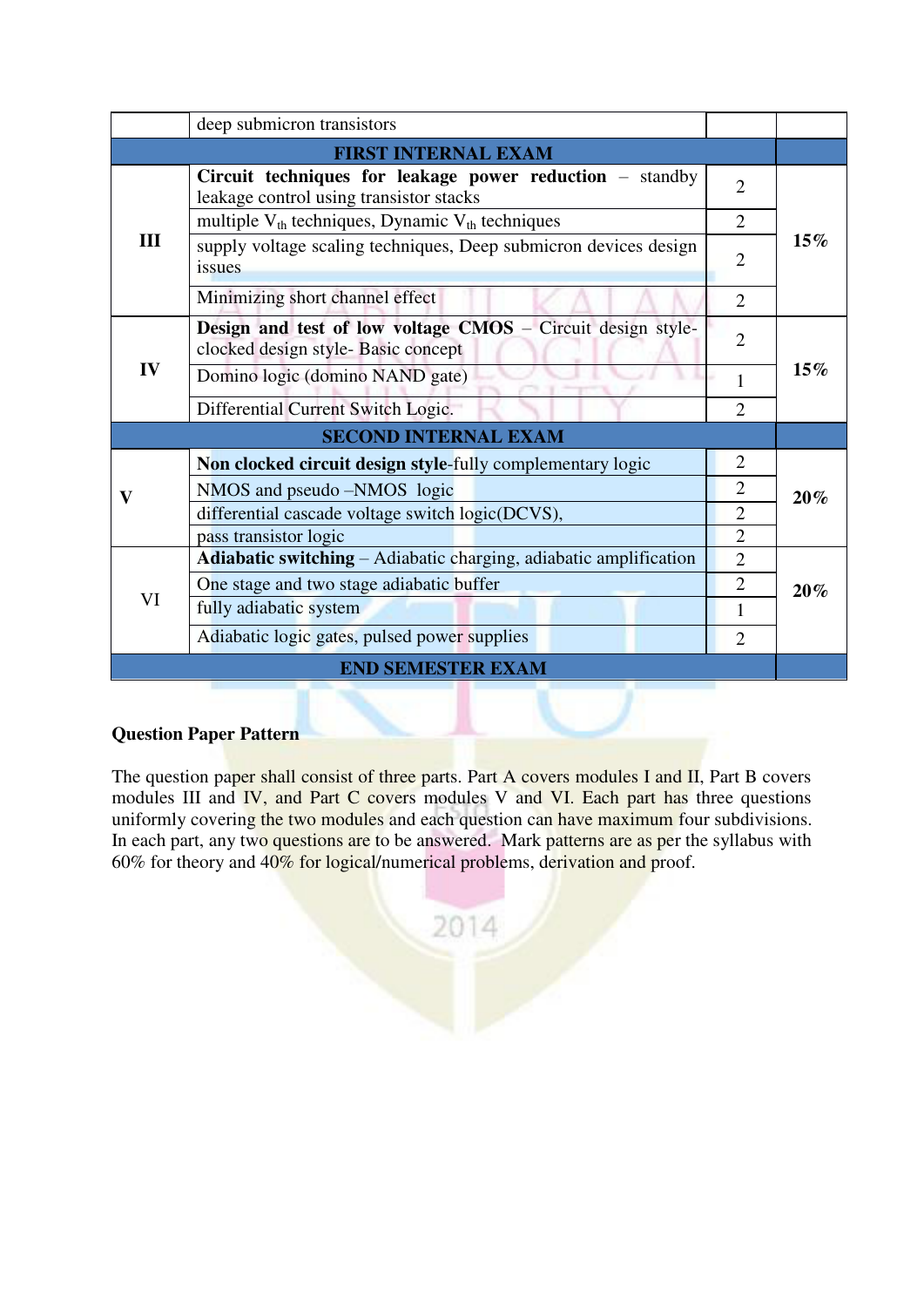| <b>COURSE</b>             |             |                                                                                                                                               |                                              | <b>YEAR OF</b>      |              |
|---------------------------|-------------|-----------------------------------------------------------------------------------------------------------------------------------------------|----------------------------------------------|---------------------|--------------|
| <b>CODE</b>               |             | <b>COURSE NAME</b>                                                                                                                            | $L-T-P-C$                                    | <b>INTRODUCTION</b> |              |
| <b>EC466</b>              |             | <b>CYBER SECURITY</b><br>Prerequisite: EC407 Computer Communication                                                                           | $3-0-0-3$                                    | 2016                |              |
| <b>Course objectives:</b> |             |                                                                                                                                               |                                              |                     |              |
|                           |             | To familiarize various types of cyber-attacks and cyber-crimes.                                                                               |                                              |                     |              |
|                           |             | To give an overview of the cyber laws                                                                                                         |                                              |                     |              |
|                           |             | To study the defensive techniques against these attacks                                                                                       |                                              |                     |              |
| <b>Syllabus:</b>          |             |                                                                                                                                               |                                              |                     |              |
|                           |             | Vulnerability scanning, tools for scanning, Network defense tools, Firewalls and Intrusion Detection                                          |                                              |                     |              |
|                           |             | Systems, Virtual Private Networks, Scanning for web vulnerabilities tools, Cyber crimes and law,                                              |                                              |                     |              |
|                           |             | cyber crime investigation                                                                                                                     |                                              |                     |              |
| <b>Expected outcome:</b>  |             |                                                                                                                                               |                                              |                     |              |
|                           |             | The students will be able to understand cyber-attacks, types of cybercrimes, cyber laws and also                                              |                                              |                     |              |
|                           |             | how to protect them self and ultimately the entire Internet community from such attacks                                                       |                                              |                     |              |
| <b>Text Books:</b>        |             |                                                                                                                                               |                                              |                     |              |
|                           |             | 1. Mike Shema, Anti-Hacker Tool Kit, Mc Graw Hill                                                                                             |                                              |                     |              |
|                           |             | 2. Nina Godbole and Sunit Belpure, Cyber Security Understanding Cyber Crimes, Computer                                                        |                                              |                     |              |
| <b>References:</b>        |             | Forensics and Legal Perspectives, Wiley                                                                                                       |                                              |                     |              |
|                           |             | 1. Achyut S.Godbole Data Communication and Networking, 2e, McGraw -Hill Education New                                                         |                                              |                     |              |
|                           | Delhi, 2011 |                                                                                                                                               |                                              |                     |              |
|                           |             | 2. Forouzan, Data Communication and Networking (Global Edition) 5/e, McGraw Hill                                                              |                                              |                     |              |
|                           |             | Education India, 2013.                                                                                                                        |                                              |                     |              |
|                           |             | 3. Forouzan, TCP/IP Protocol Suite 4e, McGraw Hill Education India, 2010                                                                      |                                              |                     |              |
|                           |             | <b>Course Plan</b>                                                                                                                            |                                              |                     |              |
| <b>Module</b>             |             | <b>Course contents</b>                                                                                                                        |                                              |                     | End Sem.     |
|                           |             |                                                                                                                                               |                                              | <b>Hours</b>        | Exam         |
|                           |             |                                                                                                                                               |                                              |                     | <b>Marks</b> |
| $\bf{I}$                  |             | <b>Introduction to Vulnerability Scanning</b>                                                                                                 |                                              |                     |              |
|                           |             | Overview of vulnerability scanning, Open Port / Service                                                                                       |                                              | $\overline{7}$      | $15\%$       |
|                           |             | Identification, Banner / Version Check, Traffic Probe, Vulnerability<br>Probe, Vulnerability Examples, OpenVAS, Metasploit.                   |                                              |                     |              |
| $\mathbf{I}$              |             | <b>Network Vulnerability Scanning</b>                                                                                                         |                                              |                     |              |
|                           |             | Networks Vulnerability Scanning - Netcat, Socat, understanding Port                                                                           |                                              |                     |              |
|                           | and         | Services tools -                                                                                                                              | Datapipe, Fpipe, WinRelay,<br><b>Network</b> | $\overline{7}$      |              |
|                           |             | Reconnaissance – Nmap, THC-Amap and System tools, Network                                                                                     |                                              |                     | $15\%$       |
|                           |             | Sniffers and Injection tools – Tcpdump and Windump, Wireshark,                                                                                |                                              |                     |              |
|                           |             | Ettercap, Hping, Kismet                                                                                                                       |                                              |                     |              |
|                           |             | <b>FIRST INTERNAL EXAM</b>                                                                                                                    |                                              |                     |              |
|                           |             | <b>Network Defense tools</b>                                                                                                                  |                                              |                     |              |
|                           |             | Firewalls and Packet Filters: Firewall Basics, Packet Filter Vs                                                                               |                                              |                     |              |
| Ш                         |             | Firewall, How a Firewall Protects a Network, Packet Characteristic to<br>Filter, Stateless Vs Stateful Firewalls, Network Address Translation |                                              | 8                   | $15\%$       |
|                           |             | (NAT) and Port Forwarding, the basic of Virtual Private Networks,                                                                             |                                              |                     |              |
|                           |             | Linux Firewall, Windows Firewall, Snort: Introduction Detection                                                                               |                                              |                     |              |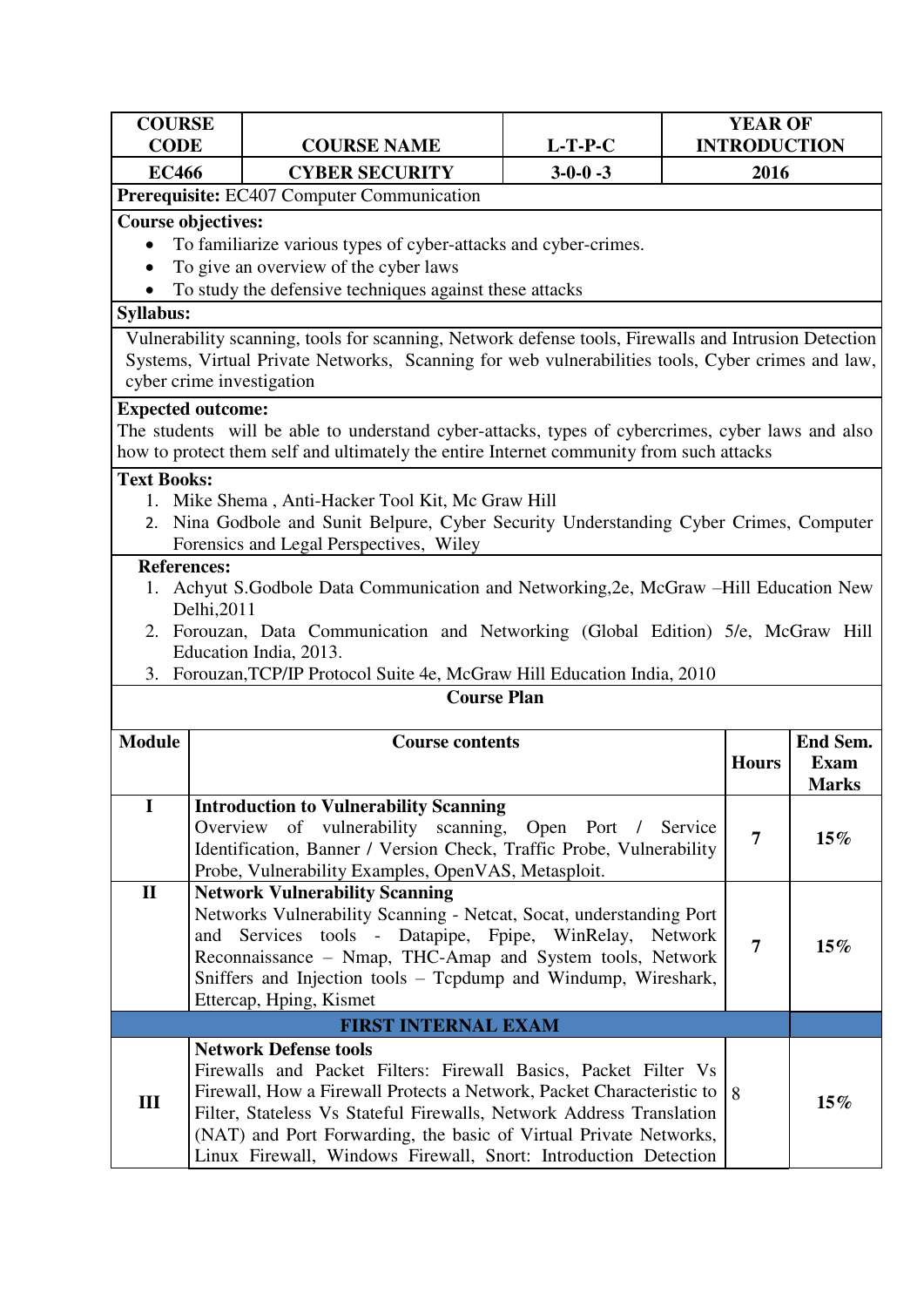| IV           | <b>Web Application Tools</b><br>Scanning for web vulnerabilities tools: Nikto, W3af, HTTP utilities -<br>Curl, OpenSSL and Stunnel, Application Inspection tools $-$ Zed $\vert$ 6<br>Attack Proxy, Sqlmap. DVWA, Webgoat, Password Cracking and<br>Brute-Force Tools – John the Ripper, L0htcrack, Pwdump, HTC-<br>Hydra                                                                                                                                                                                                                          |   | $15\%$ |
|--------------|----------------------------------------------------------------------------------------------------------------------------------------------------------------------------------------------------------------------------------------------------------------------------------------------------------------------------------------------------------------------------------------------------------------------------------------------------------------------------------------------------------------------------------------------------|---|--------|
|              | <b>SECOND INTERNAL EXAM</b>                                                                                                                                                                                                                                                                                                                                                                                                                                                                                                                        |   |        |
| $\mathbf{V}$ | <b>Introduction to Cyber Crime and law</b><br>Cyber Crimes, Types of Cybercrime, Hacking, Attack vectors,<br>Cyberspace and Criminal Behavior, Clarification of Terms,<br>Traditional Problems Associated with Computer Crime,<br>Introduction to Incident Response, Digital Forensics, Computer<br>Language, Network Language, Realms of the Cyber world, A<br>Brief History of the Internet, Recognizing and Defining<br>Computer Crime, Contemporary Crimes, Computers as Targets,<br>Contaminants and Destruction of Data, Indian IT ACT 2000. | 8 | $20\%$ |
| VI           | <b>Introduction to Cyber Crime Investigation</b><br>Firewalls and Packet Filters, password Cracking, Keyloggers and<br>Spyware, Virus and Warms, Trojan and backdoors, Steganography,<br>DOS and DDOS attack, SQL injection, Buffer Overflow, Attack on<br>wireless Networks                                                                                                                                                                                                                                                                       |   | $20\%$ |
|              | <b>END SEMESTER EXAM</b>                                                                                                                                                                                                                                                                                                                                                                                                                                                                                                                           |   |        |

The question paper shall consist of three parts. Part A covers modules I and II, Part B covers modules III and IV, and Part C covers modules V and VI. Each part has three questions uniformly covering the two modules and each question can have maximum four subdivisions. In each part, any two questions are to be answered. Mark patterns are as per the syllabus with 100% for theory.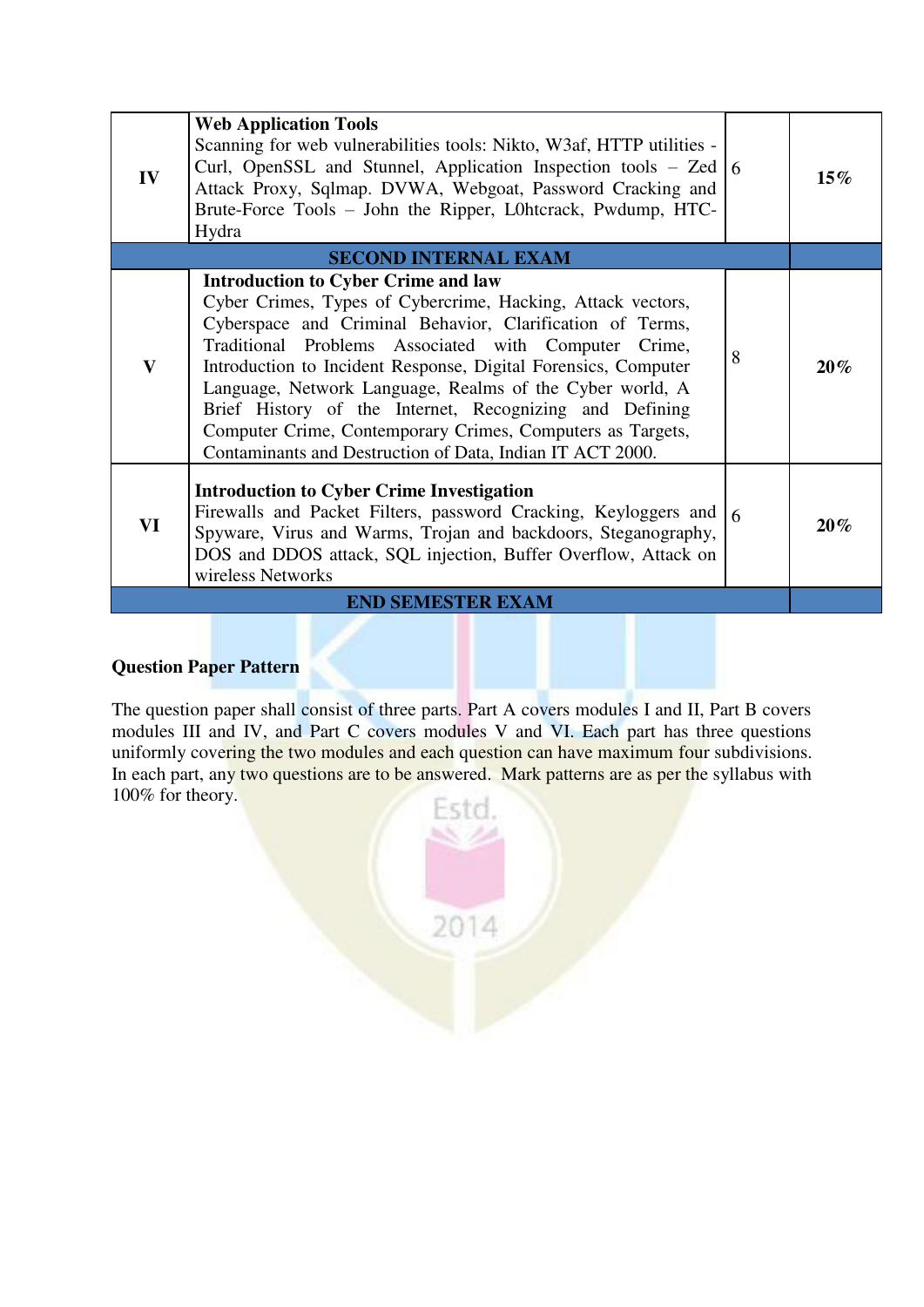| <b>COURSE</b><br><b>CODE</b>                                     | <b>COURSE NAME</b>                                                                                                                                                                                           | $L-T-P-C$       | <b>YEAR OF</b><br><b>INTRODUCTION</b> |              |
|------------------------------------------------------------------|--------------------------------------------------------------------------------------------------------------------------------------------------------------------------------------------------------------|-----------------|---------------------------------------|--------------|
| <b>EC468</b>                                                     | <b>SECURE COMMUNICATION</b>                                                                                                                                                                                  | $3 - 0 - 0 - 3$ | 2016                                  |              |
|                                                                  | Prerequisite: EC407 COMPUTER COMMUNICATION                                                                                                                                                                   |                 |                                       |              |
| <b>Course objectives:</b>                                        |                                                                                                                                                                                                              |                 |                                       |              |
|                                                                  | •To impart the students about the theory and technology behind the secure communication.                                                                                                                     |                 |                                       |              |
| <b>Syllabus:</b>                                                 |                                                                                                                                                                                                              |                 |                                       |              |
|                                                                  | Introduction on Security, Security Goals, Types of Attacks, Modular arithmetic: Groups, Ring, Fields.<br>The Euclidean algorithm, Finite fields of the form GF(p), Polynomial arithmetic, Symmetric Ciphers, |                 |                                       |              |
|                                                                  | Symmetric Cipher Model, Substitution Techniques, Transposition techniques, Block Ciphers, Data                                                                                                               |                 |                                       |              |
|                                                                  | encryption Standards, Differential and Linear Crypt analysis Advanced Encryption standard, The AES                                                                                                           |                 |                                       |              |
|                                                                  | Cipher, Public key cryptosystem, RSA algorithm, Intruders, Password management                                                                                                                               |                 |                                       |              |
| <b>Expected outcome:</b>                                         |                                                                                                                                                                                                              |                 |                                       |              |
| The student will be                                              |                                                                                                                                                                                                              |                 |                                       |              |
| i.                                                               | Exposed to the different approaches that handle security and the algorithms in use for                                                                                                                       |                 |                                       |              |
|                                                                  | maintaining data integrity and authenticity.                                                                                                                                                                 |                 |                                       |              |
| ii.                                                              | Enabled student to appreciate the practical aspects of security features design and their<br>implementation                                                                                                  |                 |                                       |              |
| <b>Text Books:</b>                                               |                                                                                                                                                                                                              |                 |                                       |              |
|                                                                  | 1. Behrouz A. Forouzan, Cryptography and Network security Tata McGraw-Hill, 2008                                                                                                                             |                 |                                       |              |
| 2.                                                               | William Stallings, Cryptography and Network security: principles and practice", 2nd Edition,                                                                                                                 |                 |                                       |              |
|                                                                  | Prentice Hall of India, New Delhi, 2002                                                                                                                                                                      |                 |                                       |              |
| <b>References:</b>                                               |                                                                                                                                                                                                              |                 |                                       |              |
|                                                                  | 1. David S. Dummit & Richard M Foote, Abstract Algebra, 2nd Edition, Wiley India Pvt. Ltd.,                                                                                                                  |                 |                                       |              |
| 2008.                                                            |                                                                                                                                                                                                              |                 |                                       |              |
|                                                                  | 2. Douglas A. Stinson, Cryptography, Theory and Practice, 2/e, Chapman & Hall, CRC Press<br>Company, Washington, 2005.                                                                                       |                 |                                       |              |
|                                                                  | 3. Lawrence C. Washington, Elliptic Curves: Theory and Cryptography, Chapman & Hall, CRC                                                                                                                     |                 |                                       |              |
|                                                                  | Press Company, Washington, 2008.                                                                                                                                                                             |                 |                                       |              |
| 4.                                                               | N. Koeblitz: A course in Number theory and Cryptography, 2008                                                                                                                                                |                 |                                       |              |
|                                                                  | Thomas Koshy: Elementary Number Theory with Applications, 2/e, Academic Press, 2007                                                                                                                          |                 |                                       |              |
| 6.                                                               | Tyagi and Yadav, Cryptography and network security, Dhanpatrai, 2012                                                                                                                                         |                 |                                       |              |
|                                                                  | <b>Course Plan</b>                                                                                                                                                                                           |                 |                                       |              |
|                                                                  |                                                                                                                                                                                                              |                 |                                       | End          |
|                                                                  |                                                                                                                                                                                                              |                 |                                       | Sem.         |
| <b>Module</b>                                                    | <b>Course contents</b>                                                                                                                                                                                       |                 | <b>Hours</b>                          | <b>Exam</b>  |
|                                                                  |                                                                                                                                                                                                              |                 |                                       | <b>Marks</b> |
|                                                                  | Introduction on security, security goals and types of attacks: Passive                                                                                                                                       |                 |                                       |              |
| $\mathbf I$                                                      | attack, active attack, attacks on confidentiality, attacks on integrity                                                                                                                                      |                 | 5                                     | $15\%$       |
|                                                                  | and availability, Security services and mechanisms.                                                                                                                                                          |                 |                                       |              |
|                                                                  | Modular arithmetic: Groups, Ring, Fields. The Euclidean algorithm,                                                                                                                                           |                 |                                       |              |
| 4<br>$15\%$<br>Finite fields of the form $GF(p)$<br>$\mathbf{I}$ |                                                                                                                                                                                                              |                 |                                       |              |
|                                                                  | Polynomial arithmetic: Finite fields of the form GF (2n).                                                                                                                                                    |                 | $\overline{4}$                        |              |
|                                                                  | <b>FIRST INTERNAL EXAM</b>                                                                                                                                                                                   |                 |                                       |              |
| III                                                              | Symmetric Ciphers, Symmetric Cipher Model                                                                                                                                                                    |                 | 3                                     | $15\%$       |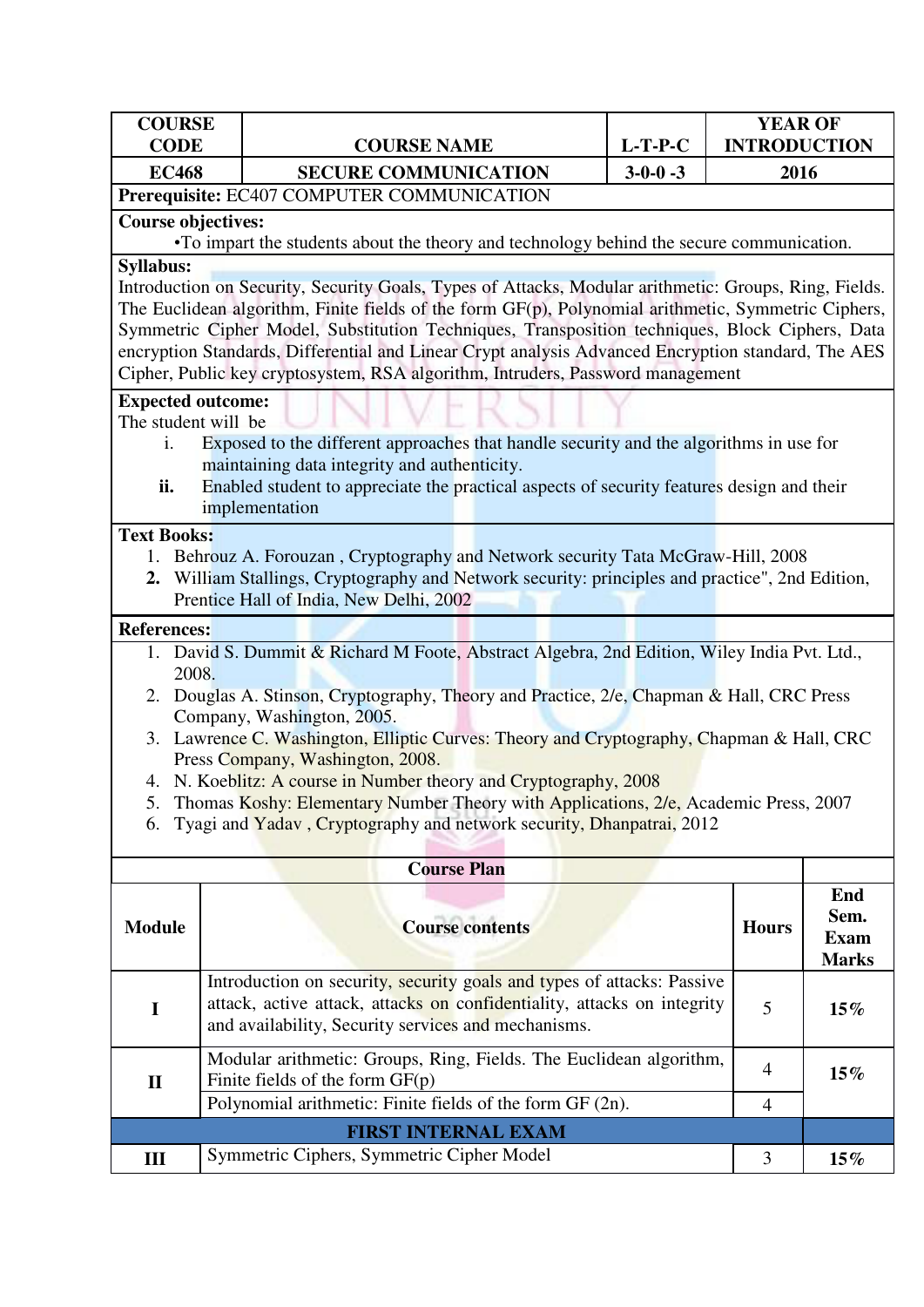|                             | Substitution Techniques, Caesar Cipher, Mono alphabetic Cipher,<br>Play fair cipher, Hill cipher, Poly alphabetic Cipher, one time pad                                                                      | 4              |        |  |
|-----------------------------|-------------------------------------------------------------------------------------------------------------------------------------------------------------------------------------------------------------|----------------|--------|--|
| IV                          | Transposition techniques , Block Ciphers, Data encryption Standards,<br>DES Encryption, DES decryption                                                                                                      | 3              | $15\%$ |  |
|                             | Differential and Linear Crypt analysis Advanced Encryption<br>standard                                                                                                                                      | $\overline{2}$ |        |  |
|                             | The AES Cipher, substitute bytes transformation, Shift row<br>transformation, Mix Column transformation.                                                                                                    | 2              |        |  |
| <b>SECOND INTERNAL EXAM</b> |                                                                                                                                                                                                             |                |        |  |
| $\mathbf{V}$                | Public key cryptosystem, Application for Public key cryptosystem<br>requirements                                                                                                                            | $\overline{2}$ |        |  |
|                             | RSA algorithm, Key management, Distribution of public key, public<br>key certificates, Distribution of secret keys.                                                                                         | 5              | $20\%$ |  |
| VI                          | Intruders: Intrusion techniques, Intrusion detection, Statistical<br>anomaly detection, Rule based intrusion detection, Distributed<br>intrusion detection, Honey pot, Intrusion detection exchange format. | 5              | 20%    |  |
|                             | Password management: Password protection, password selection<br>strategies.                                                                                                                                 | 2              |        |  |
| <b>END SEMESTER EXAM</b>    |                                                                                                                                                                                                             |                |        |  |

The question paper shall consist of three parts. Part A covers modules I and II, Part B covers modules III and IV, and Part C covers modules V and VI. Each part has three questions uniformly covering the two modules and each question can have maximum four subdivisions. In each part, any two questions are to be answered. Mark patterns are as per the syllabus with 50% for theory and 50% for logical/numerical problems, derivation and proof.

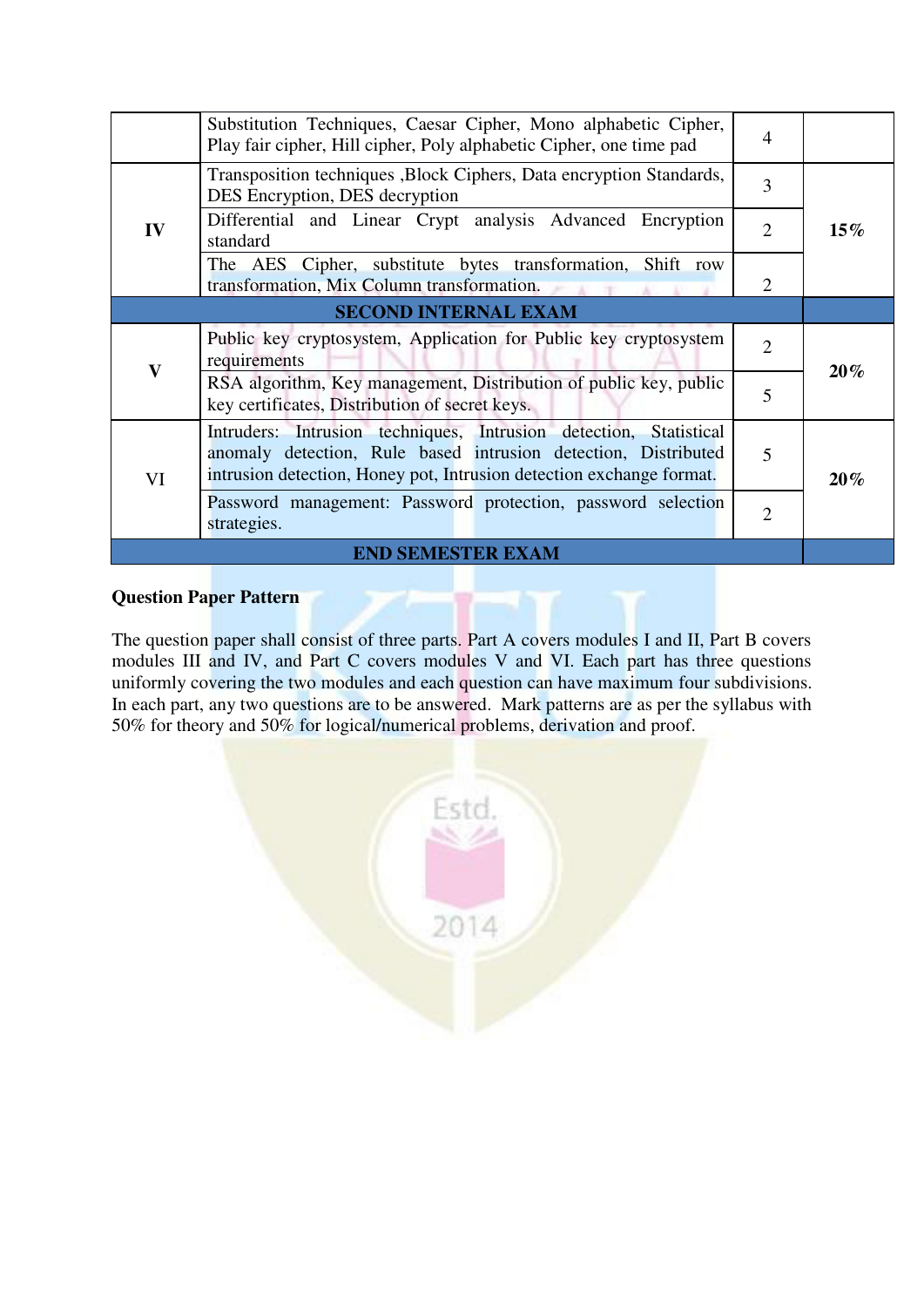| <b>COURSE</b><br><b>CODE</b>                                    | <b>COURSE NAME</b>                                                                                                                                                                                    | $L-T-P-C$       |                | <b>YEAR OF</b><br><b>INTRODUCTION</b> |  |
|-----------------------------------------------------------------|-------------------------------------------------------------------------------------------------------------------------------------------------------------------------------------------------------|-----------------|----------------|---------------------------------------|--|
|                                                                 | <b>INTEGRATED OPTICS &amp; PHOTONIC</b>                                                                                                                                                               |                 |                |                                       |  |
| <b>EC472</b>                                                    | <b>SYSTEMS</b>                                                                                                                                                                                        | $3 - 0 - 0 - 3$ |                | 2016                                  |  |
|                                                                 | Prerequisite: EC303 Applied Electromagnetic Theory, EC405 Optical Communication                                                                                                                       |                 |                |                                       |  |
| <b>Course objectives:</b>                                       |                                                                                                                                                                                                       |                 |                |                                       |  |
|                                                                 | To discuss basic goals, principles and techniques of integrated optical devices and photonic                                                                                                          |                 |                |                                       |  |
| systems                                                         |                                                                                                                                                                                                       |                 |                |                                       |  |
| system                                                          | To explain operation and integration of various optoelectronic devices in an integrated optical                                                                                                       |                 |                |                                       |  |
| $\bullet$                                                       | To study about various components like optical waveguides, optical couplers, design tools,<br>fabrication techniques, and the applications of optical integrated circuits.                            |                 |                |                                       |  |
| $\bullet$                                                       | To introduce some of the current state-of-the-art devices and systems.                                                                                                                                |                 |                |                                       |  |
|                                                                 | Syllabus: Review of Electromagnetics: Maxwell's equations, optical waveguides and devices,                                                                                                            |                 |                |                                       |  |
|                                                                 | Waveguide Fabrication Techniques, Electro-Optic Waveguides, Polymer Waveguide Device, Losses                                                                                                          |                 |                |                                       |  |
|                                                                 | in optical wave guide, Wave guide input and output couplers, coupled mode theory, Light Propagation                                                                                                   |                 |                |                                       |  |
|                                                                 | in Waveguides, FFT-BPM, FD-BPM, Electro-Optic Modulators: Types, Integrated semiconductor<br>laser, integrated semiconductor optical amplifier, integrated optical detectors, applications of optical |                 |                |                                       |  |
|                                                                 | integrated circuits, devices and systems for telecommunications, microwave carrier generation by                                                                                                      |                 |                |                                       |  |
|                                                                 | optical techniques, photonic crystals, nanophotonic device.                                                                                                                                           |                 |                |                                       |  |
| <b>Expected outcome:</b>                                        |                                                                                                                                                                                                       |                 |                |                                       |  |
|                                                                 | The student will have an in depth knowledge of                                                                                                                                                        |                 |                |                                       |  |
| i.                                                              | Devices that are basic components of integrated optics and photonic systems including Optical                                                                                                         |                 |                |                                       |  |
|                                                                 | wave guides, optical couplers, Lasers, Detectors and modulators                                                                                                                                       |                 |                |                                       |  |
| ii.                                                             | Light propagation in waveguides                                                                                                                                                                       |                 |                |                                       |  |
| iii.                                                            | The fabrication process of Optical Integrated devices                                                                                                                                                 |                 |                |                                       |  |
| iv.                                                             | Applications of Optical Integrated devices                                                                                                                                                            |                 |                |                                       |  |
| V.                                                              | Nano photonic devices                                                                                                                                                                                 |                 |                |                                       |  |
| <b>Text Books:</b>                                              |                                                                                                                                                                                                       |                 |                |                                       |  |
|                                                                 | 1. Lifante, Integrated Photonics: Fundamentals, John Wiley 2003<br>2. Robert Hunsperger, Integrated optics : Theory and technology 6/e Springer, 2009                                                 |                 |                |                                       |  |
| <b>References:</b>                                              |                                                                                                                                                                                                       |                 |                |                                       |  |
|                                                                 | 1. H. Nishihara, M. Haruna, and T. Suhara, Optical Integrated Circuits, McGraw-Hill                                                                                                                   |                 |                |                                       |  |
|                                                                 | Professional, 1989.                                                                                                                                                                                   |                 |                |                                       |  |
|                                                                 | 2. Keicolizuka, Elements of photonics, John Wiley, 2002.                                                                                                                                              |                 |                |                                       |  |
| 3.                                                              | Pappannareddy, Introduction to light wave systems, Artech House, 1995                                                                                                                                 |                 |                |                                       |  |
| <b>RELATED LINKS</b>                                            |                                                                                                                                                                                                       |                 |                |                                       |  |
| Website of IEEE photonics society: www.ieee.org/photonics.      |                                                                                                                                                                                                       |                 |                |                                       |  |
| <b>Course Plan</b>                                              |                                                                                                                                                                                                       |                 |                |                                       |  |
|                                                                 |                                                                                                                                                                                                       |                 |                | End<br>Sem.                           |  |
| <b>Module</b>                                                   | <b>Course content (42hrs)</b>                                                                                                                                                                         |                 | <b>Hours</b>   | <b>Exam</b>                           |  |
|                                                                 |                                                                                                                                                                                                       |                 |                | <b>Marks</b>                          |  |
| Review of Electromagnetics, Maxwell's equations - Wave equation |                                                                                                                                                                                                       |                 | 3              |                                       |  |
| $\mathbf I$                                                     | Analysis of optical waveguides and devices- Planar waveguides,                                                                                                                                        |                 |                | 15%                                   |  |
|                                                                 | chanel waveguides, graded index waveguides.                                                                                                                                                           |                 | $\overline{4}$ |                                       |  |
|                                                                 |                                                                                                                                                                                                       |                 |                |                                       |  |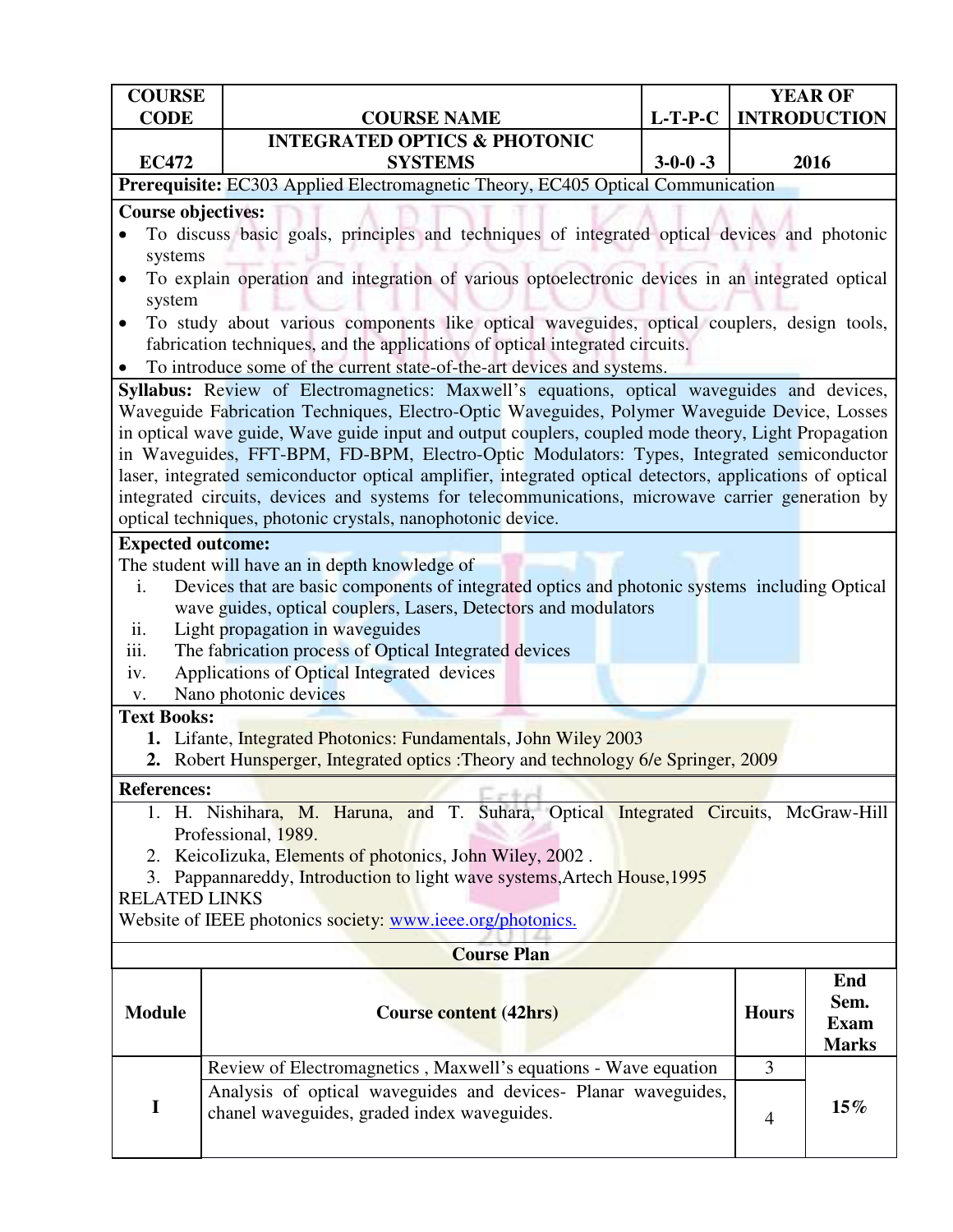| $\mathbf{I}$                | Waveguide Fabrication Techniques -substrate materials for optical<br>IC, Epitaxially Grown Waveguides- Electro-Optic Waveguides<br>Types of Polymers-Polymer Waveguide Devices, Optical Fiber<br><b>Waveguide Devices</b>                           | $\overline{4}$<br>3 | $15\%$ |  |  |
|-----------------------------|-----------------------------------------------------------------------------------------------------------------------------------------------------------------------------------------------------------------------------------------------------|---------------------|--------|--|--|
|                             | <b>FIRST INTERNAL EXAM</b>                                                                                                                                                                                                                          |                     |        |  |  |
| Ш                           | Losses in optical wave guide, measurement of losses. Wave guide<br>input and output couplers, types of couplers, coupling between wave<br>guides,                                                                                                   | $\overline{4}$      | $15\%$ |  |  |
|                             | Optical Fiber Couplers and Splitters, coupled mode theory                                                                                                                                                                                           | 3                   |        |  |  |
| IV                          | Light Propagation in Waveguides: The Beam Propagation Method-<br>Fresnel Equation - Fast Fourier Transform Method (FFT-BPM) -<br>Solution based on discrete fourier transform - Method Based on<br>Finite Differences (FD-BPM), Boundary Conditions |                     | $15\%$ |  |  |
| <b>SECOND INTERNAL EXAM</b> |                                                                                                                                                                                                                                                     |                     |        |  |  |
| $\mathbf{V}$                | Electro-Optic Modulators - Basic Operating Characteristics- The<br>Electro-Optic<br>Effect, Mach-Zehnder Modulator,<br>acousto-optic<br>modulator,                                                                                                  | $\overline{4}$      | $20\%$ |  |  |
|                             | Integrated semiconductor laser, integrated semiconductor optical<br>amplifier, integrated optical detectors, structures.                                                                                                                            | 3                   |        |  |  |
| VI                          | Applications of Optical Integrated Circuits-Spectrum Analyser-<br>Temperature and High Voltage Sensors,                                                                                                                                             | $\overline{3}$      |        |  |  |
|                             | Devices and Systems for Telecommunications- Microwave Carrier<br>Generation by Optical Techniques, - Photonic<br>Crystals-<br>Nanophotonic Device.                                                                                                  | $\overline{4}$      | $20\%$ |  |  |
| <b>END SEMESTER EXAM</b>    |                                                                                                                                                                                                                                                     |                     |        |  |  |

The question paper shall consist of three parts. Part A covers modules I and II, Part B covers modules III and IV, and Part C covers modules V and VI. Each part has three questions uniformly covering the two modules and each question can have maximum four subdivisions. In each part, any two questions are to be answered. Mark patterns are as per the syllabus with 50% for theory and 50% for logical/numerical problems, derivation and proof.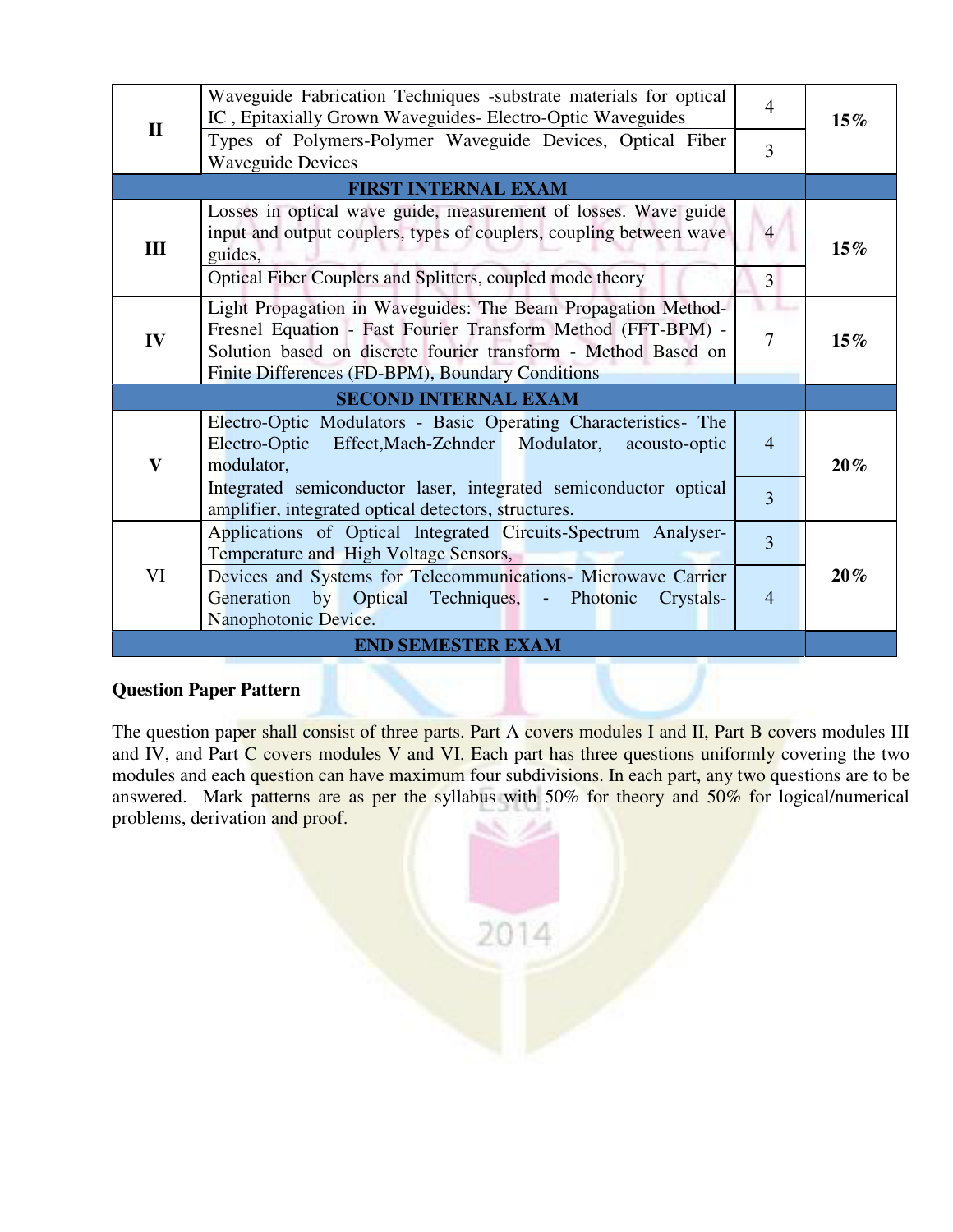| <b>COURSE</b><br><b>CODE</b>                                                                |                                                         | <b>COURSE NAME</b>                                                                                                                                                         | $L-T-P-C$               | <b>YEAR OF</b><br><b>INTRODUCTION</b> |                     |  |  |
|---------------------------------------------------------------------------------------------|---------------------------------------------------------|----------------------------------------------------------------------------------------------------------------------------------------------------------------------------|-------------------------|---------------------------------------|---------------------|--|--|
| <b>EC474</b>                                                                                |                                                         | <b>COMPUTER VISION</b>                                                                                                                                                     | $3 - 0 - 0 - 3$<br>2016 |                                       |                     |  |  |
|                                                                                             |                                                         | Prerequisite: EC301 Digital Signal Processing                                                                                                                              |                         |                                       |                     |  |  |
| <b>Course objectives:</b>                                                                   |                                                         |                                                                                                                                                                            |                         |                                       |                     |  |  |
|                                                                                             |                                                         | To review image processing techniques for computer vision                                                                                                                  |                         |                                       |                     |  |  |
|                                                                                             |                                                         | To understand shape and region analysis                                                                                                                                    |                         |                                       |                     |  |  |
| $\bullet$                                                                                   |                                                         | To understand three-dimensional image analysis techniques and motion analysis                                                                                              |                         |                                       |                     |  |  |
|                                                                                             |                                                         | To study some applications of computer vision algorithms                                                                                                                   |                         |                                       |                     |  |  |
|                                                                                             |                                                         | To introduce methods and concepts which will enable the student to implement computer                                                                                      |                         |                                       |                     |  |  |
| <b>Syllabus:</b>                                                                            |                                                         | vision systems with emphasis on applications and problem solving                                                                                                           |                         |                                       |                     |  |  |
|                                                                                             |                                                         |                                                                                                                                                                            |                         |                                       |                     |  |  |
|                                                                                             |                                                         | Review of Image processing operations, Image formation models, Image processing and feature<br>extraction, Motion Estimation, Shape representation and Object recognition. |                         |                                       |                     |  |  |
| <b>Expected outcome:</b>                                                                    |                                                         |                                                                                                                                                                            |                         |                                       |                     |  |  |
|                                                                                             |                                                         | The students will be able to:                                                                                                                                              |                         |                                       |                     |  |  |
| i.                                                                                          |                                                         | Implement fundamental image processing techniques required for computer vision                                                                                             |                         |                                       |                     |  |  |
| ii.                                                                                         | Perform shape analysis and boundary tracking techniques |                                                                                                                                                                            |                         |                                       |                     |  |  |
| iii.                                                                                        |                                                         | Implement motion related techniques                                                                                                                                        |                         |                                       |                     |  |  |
| iv.                                                                                         |                                                         | To develop applications using computer vision techniques                                                                                                                   |                         |                                       |                     |  |  |
| <b>Text Books:</b>                                                                          |                                                         |                                                                                                                                                                            |                         |                                       |                     |  |  |
|                                                                                             |                                                         | 1. B K P Horn, Robot Vision, McGraw-Hill, 1986<br>2. D Forsyth and J Ponce, Computer Vision - A modern approach, Prentice Hall of India,                                   |                         |                                       |                     |  |  |
|                                                                                             | 2002                                                    |                                                                                                                                                                            |                         |                                       |                     |  |  |
| <b>References:</b>                                                                          |                                                         |                                                                                                                                                                            |                         |                                       |                     |  |  |
|                                                                                             |                                                         | 1. E R Davies, Computer & Machine Vision, Fourth Edition, Academic Press, 2012.                                                                                            |                         |                                       |                     |  |  |
|                                                                                             |                                                         | 2. R. Szeliski, Computer Vision: Algorithms and Applications, Springer 2011                                                                                                |                         |                                       |                     |  |  |
| 3. Simon J D Prince, Computer Vision: Models, Learning, and Inference, Cambridge University |                                                         |                                                                                                                                                                            |                         |                                       |                     |  |  |
| Press, 2012.                                                                                |                                                         |                                                                                                                                                                            |                         |                                       |                     |  |  |
| <b>Course Plan</b>                                                                          |                                                         |                                                                                                                                                                            |                         |                                       |                     |  |  |
| <b>Module</b>                                                                               |                                                         | <b>Course content</b>                                                                                                                                                      |                         |                                       | End                 |  |  |
|                                                                                             |                                                         |                                                                                                                                                                            |                         | <b>Hours</b>                          | Sem.<br><b>Exam</b> |  |  |
|                                                                                             |                                                         |                                                                                                                                                                            |                         |                                       | <b>Marks</b>        |  |  |
|                                                                                             |                                                         | Review of image processing techniques : filtering, thresholding                                                                                                            |                         | $\mathbf{1}$                          |                     |  |  |
|                                                                                             |                                                         | Mathematical morphology, Texture                                                                                                                                           |                         | $\mathbf{1}$                          | 15                  |  |  |
| I                                                                                           |                                                         | Binary shape analysis, connectedness, object labelling and counting                                                                                                        |                         | $\mathbf{2}$                          |                     |  |  |
|                                                                                             |                                                         | Boundary descriptors                                                                                                                                                       |                         | $\mathbf{1}$                          |                     |  |  |
|                                                                                             |                                                         | Monocular and binocular imaging system                                                                                                                                     |                         | $\overline{2}$                        |                     |  |  |
| $\mathbf{I}$                                                                                |                                                         | Orthographic & Perspective Projection                                                                                                                                      |                         | $\overline{2}$                        | 15                  |  |  |
|                                                                                             |                                                         | Camera models                                                                                                                                                              |                         | $\overline{2}$                        |                     |  |  |